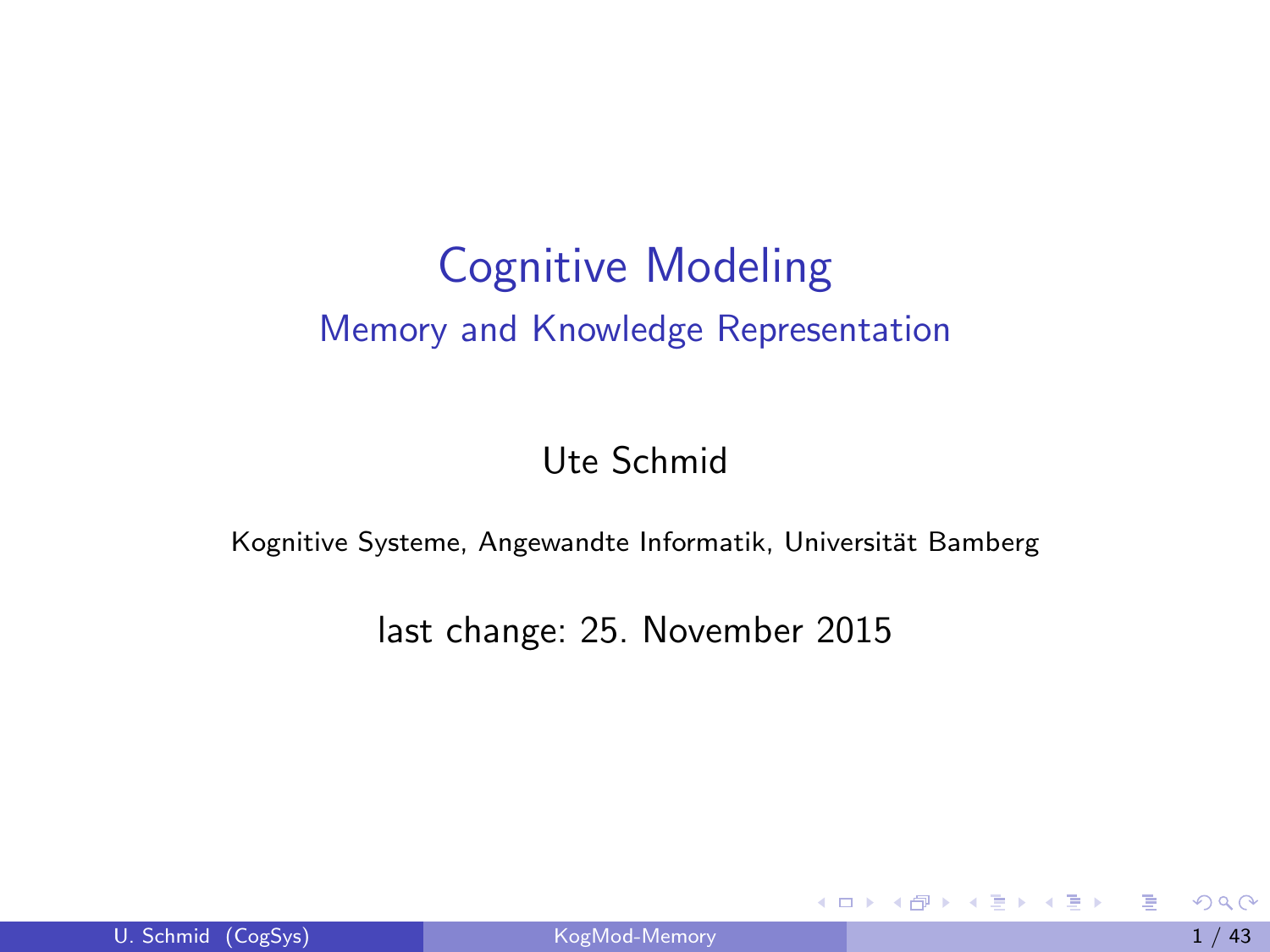# Human Memory

- Ability to store, retain, and recall information and experiences
- **•** Processes
	- Sensory memory: initial 200-500 milliseconds after an item is perceived; no organisation – iconographic; fast decay; Sperling (1960) – partial report paradigm
	- **Short-term memory:** recall for a period of several seconds to a minute without rehearsal; rely mostly on an acoustic code for storing information; limited capacity; can be extended by chunking; George A. Miller (1956) – the magical number 7 plus minus 2
	- Long-term memory: very large capacity, potentially unlimited duration; semantic encoding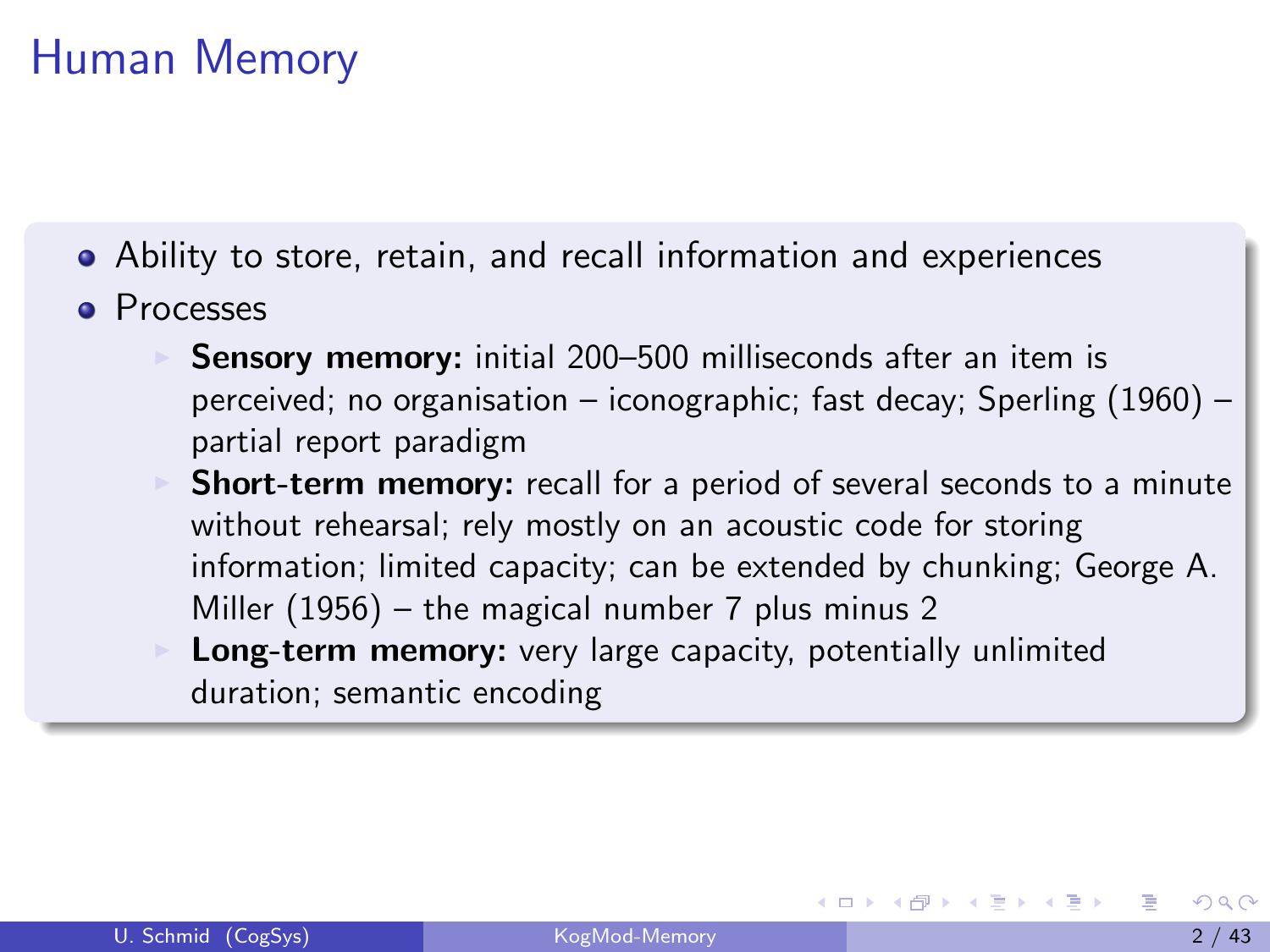# Modal Memory Model



#### (Atkinson & Shiffrin, 1968)

画

イロメ イ部メ イヨメ イヨメー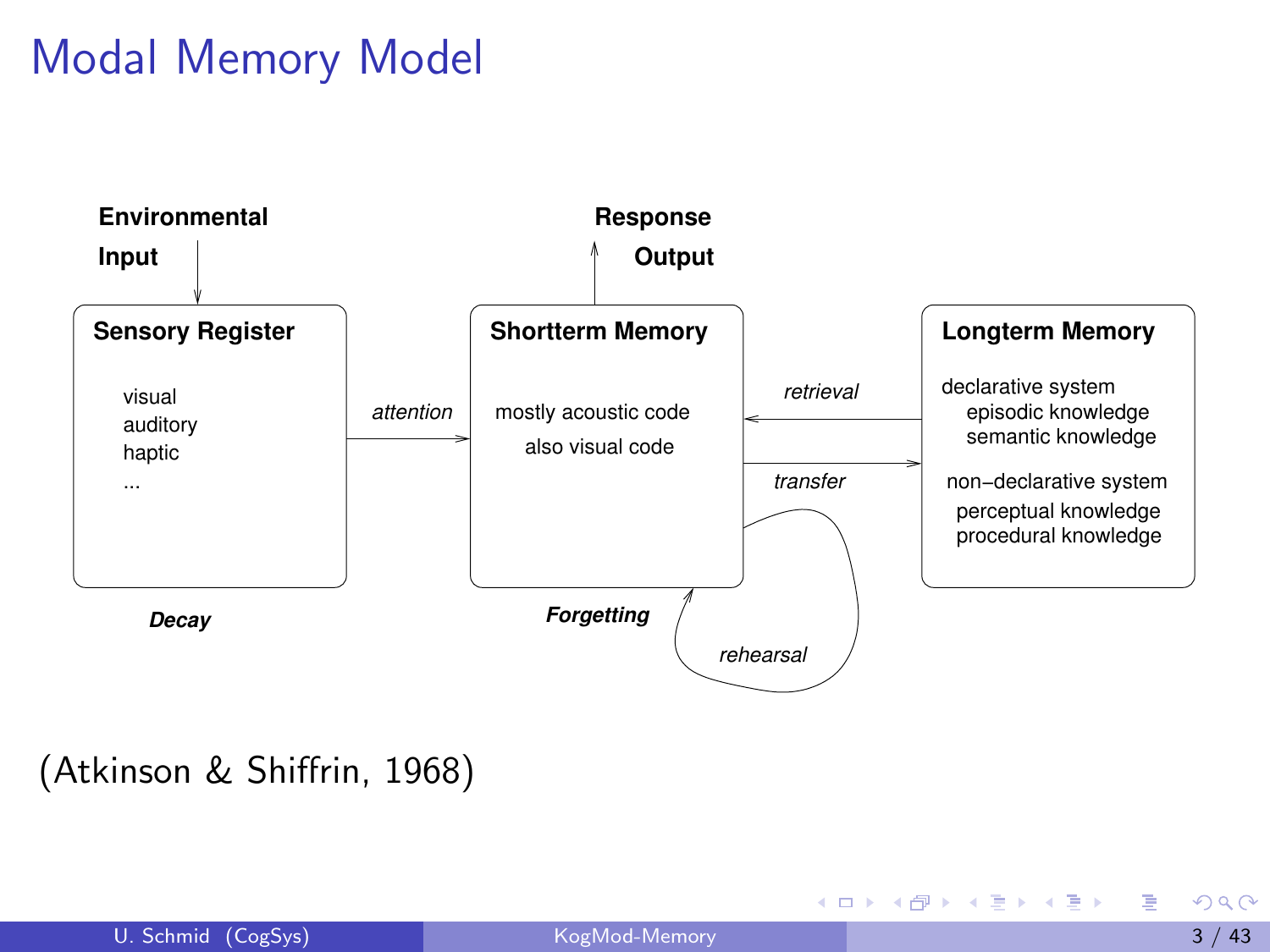# Sperling's Span of Apprehension Experiments

#### First Experiment

- Tachistoscopical presentation of arrays of 12 letters (3 rows of 4 letters each)
- Subjects typically stated that they saw all 12 letters, but could only report 3 or 4 of them before the memory trace faded.

#### Second Experiment

- Subjects were told that, after seeing the array, they would hear a musical tone (pitched high, medium, or low) telling them which row of the array to report, and the time lapse between the presentation of the array and the onset of the tone was varied as the independent variable.
- With immediate onset (0 sec. delay), subjects can typically report all 4 letters of the indicated row, but with a delayed onset of 1 sec., recall worsens to about 1-2 letters

 $\leftarrow$ 

4 何 ト

4. B. F. 4.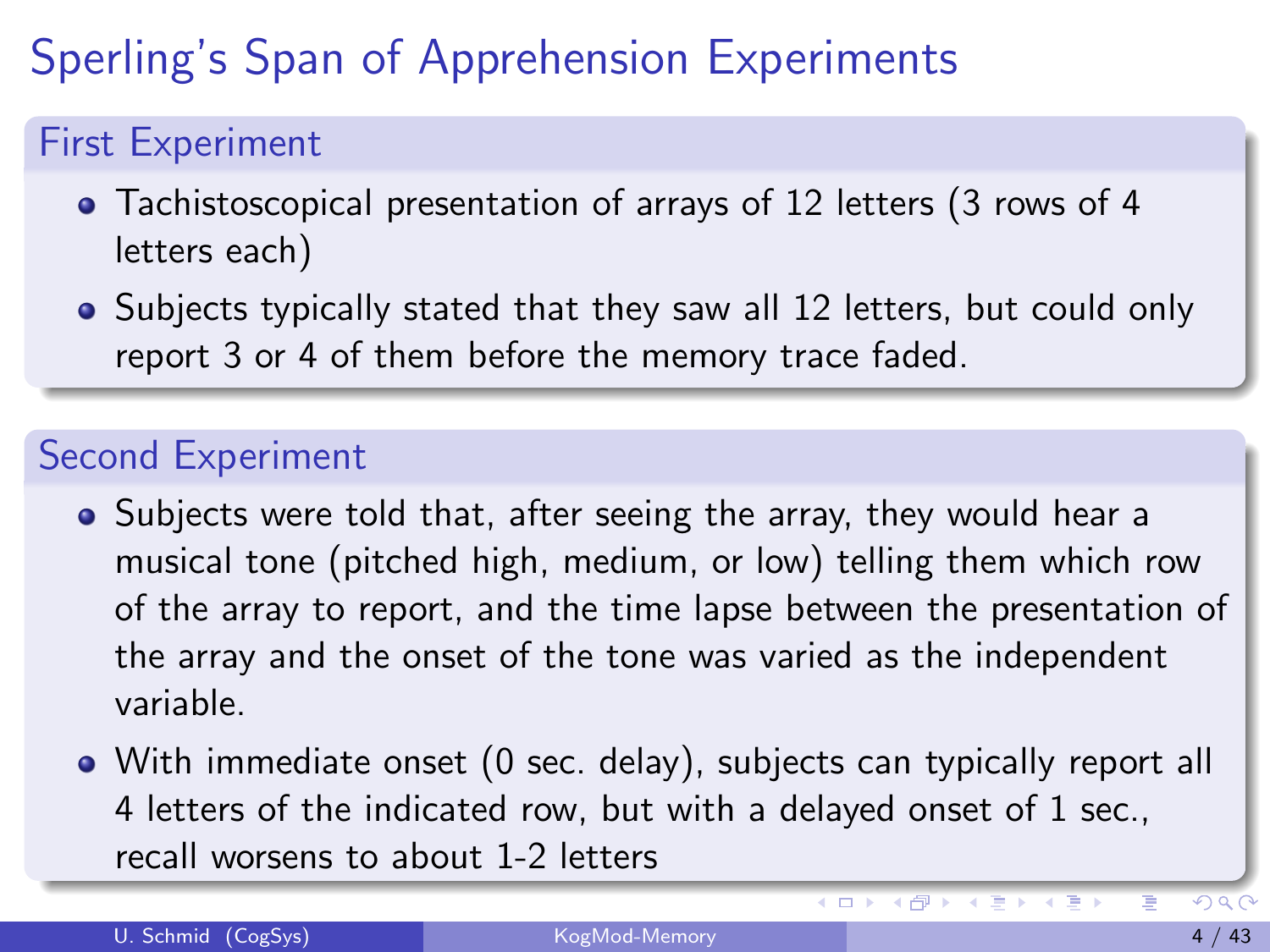# Sperling's Span of Apprehension Experiments

- Limit in the amount of information that can be transferred from sensory store to STM in a given amount of time; due to decay, information not transferred in time is lost!
- Attention processes can govern what information is transferred (and noticed) – Broadbent's filter theory (1958)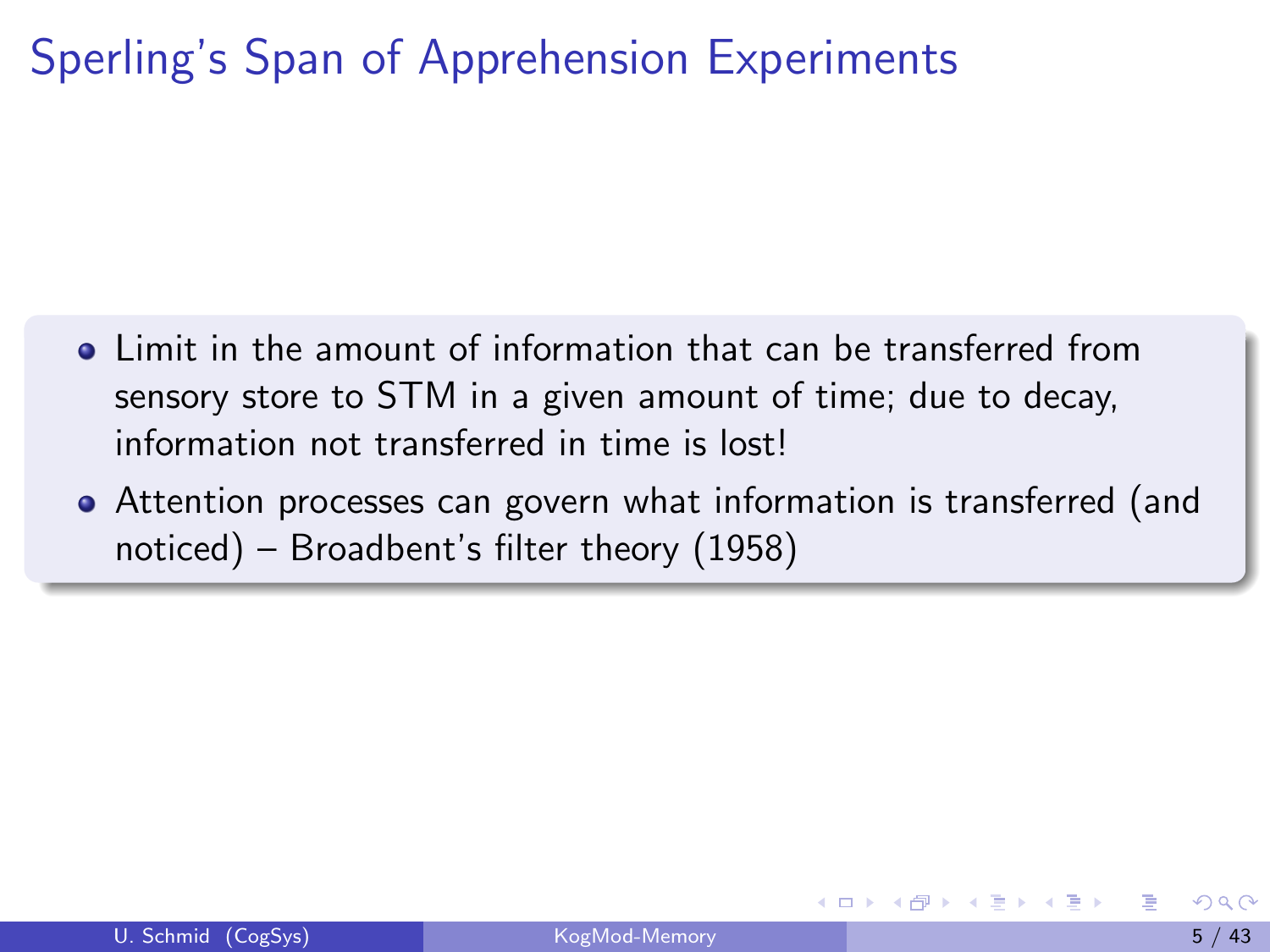### Miller's Magical Number 7 plus minus 2

- Modern estimate: 4-5 items
- Chunking can increase memory capacity
- e.g., chunking a 10 digit telefon number into groups
- Chase and Simon (1973): chess experts can remember board constellations not because of a better memory but because they chunk constellations into meaningful units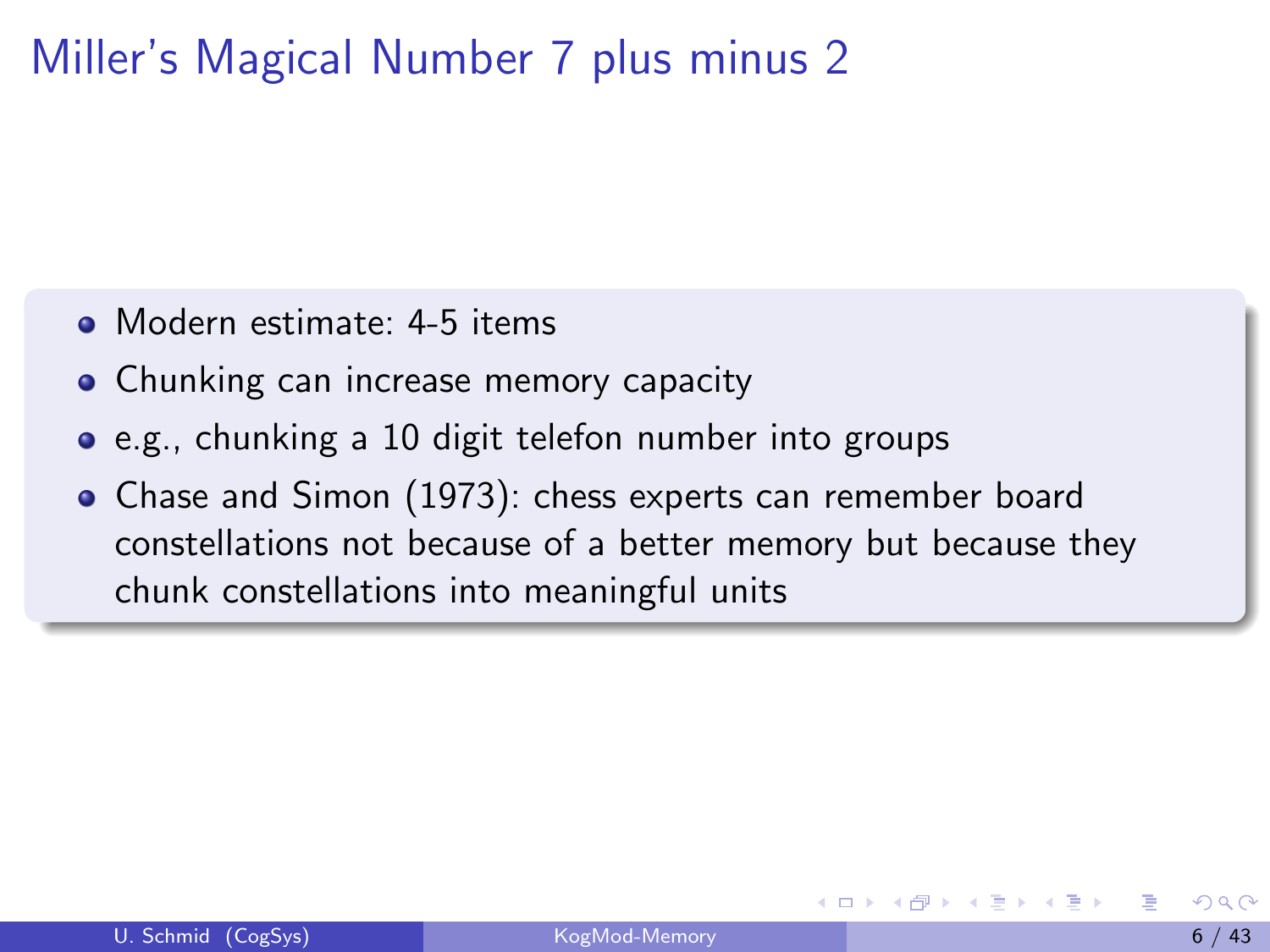# Working Memory

- Baddeley & Hitch (1974)
- replaced the concept of general short term memory with specific, active components
- **•** Three basic stores:
	- central executive (cp. production system model)
	- $\triangleright$  phonological loop
	- $\triangleright$  visuo-spatial sketchpad
- expanded with the multimodal episodic buffer (2000)



医毛囊 医牙骨下的

4 0 8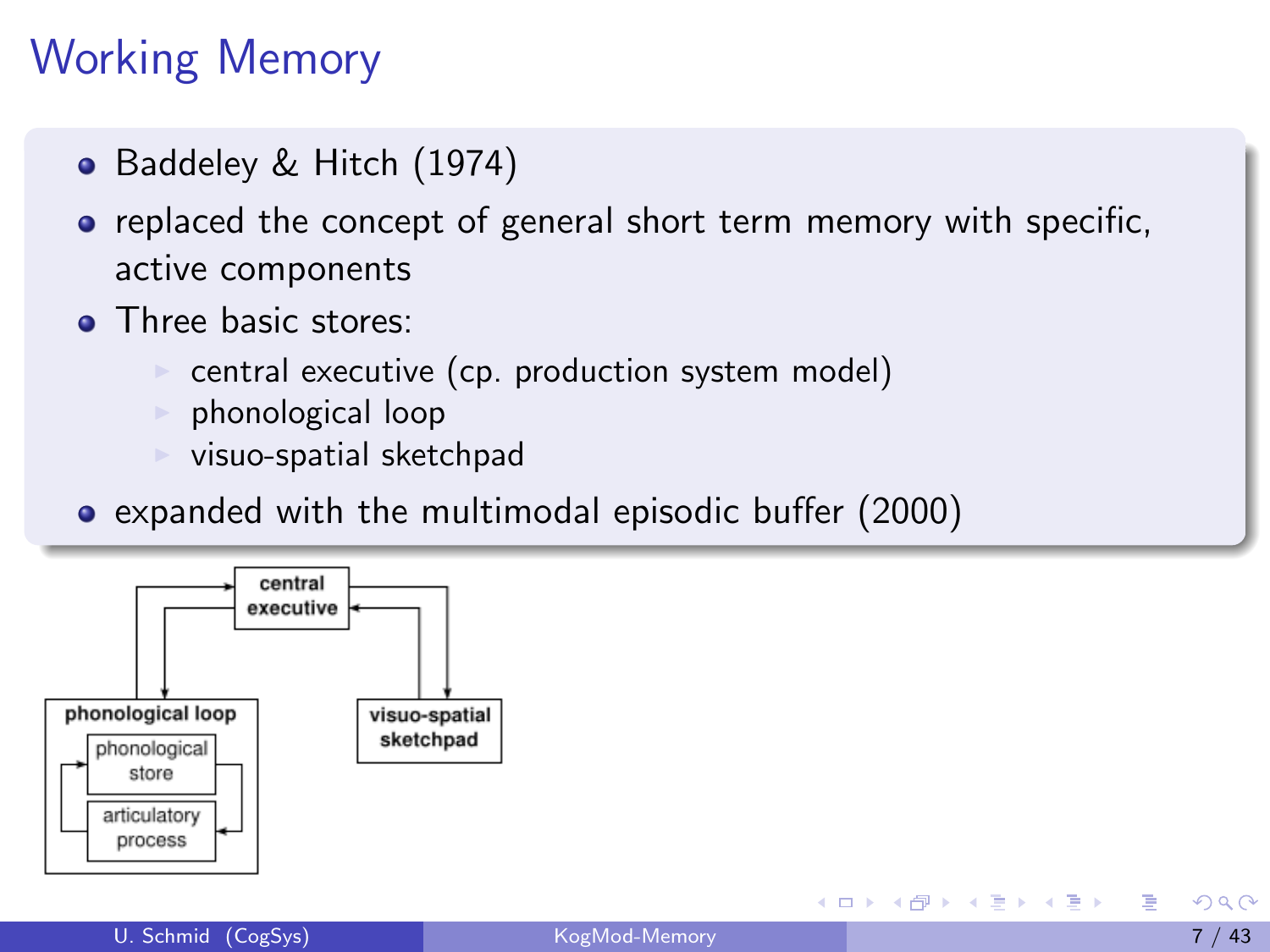#### Mental Models

- Representations in the mind of real or imaginary situations
- Kenneth Craik (1943): mind constructs "small-scale models" of reality to anticipate events
- **•** constructed from perception, imagination, or the comprehension of discourse
- **•** can be underlying an visual image or be abstract
- are akin to architects' models or to physicists' diagrams in that their structure is analogous to the structure of the situation that they represent
- **•** unlike the structure of logical forms used in formal rule theories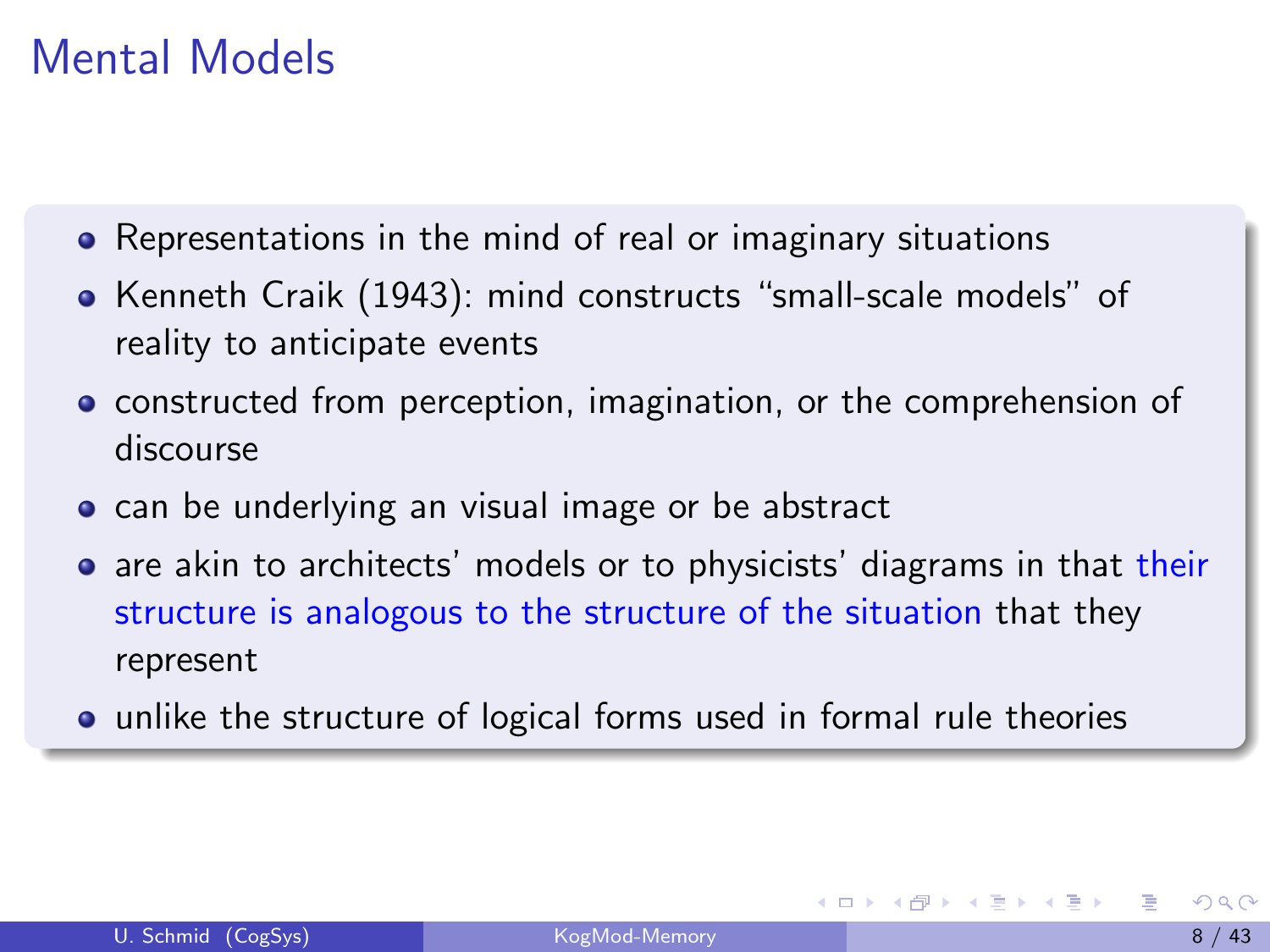#### Three Turtles

- Bransford, Barclay and Franks, 1972
- Presentation "Three turtles rested on / beside a floating log and a fish swam beneath them."
- Recognition task: "Three turtles rested on a floating log and a fish swam beneath it."
- For on recognition was positive, for beside negative

Not the semantics of the sentence but the described situation is represented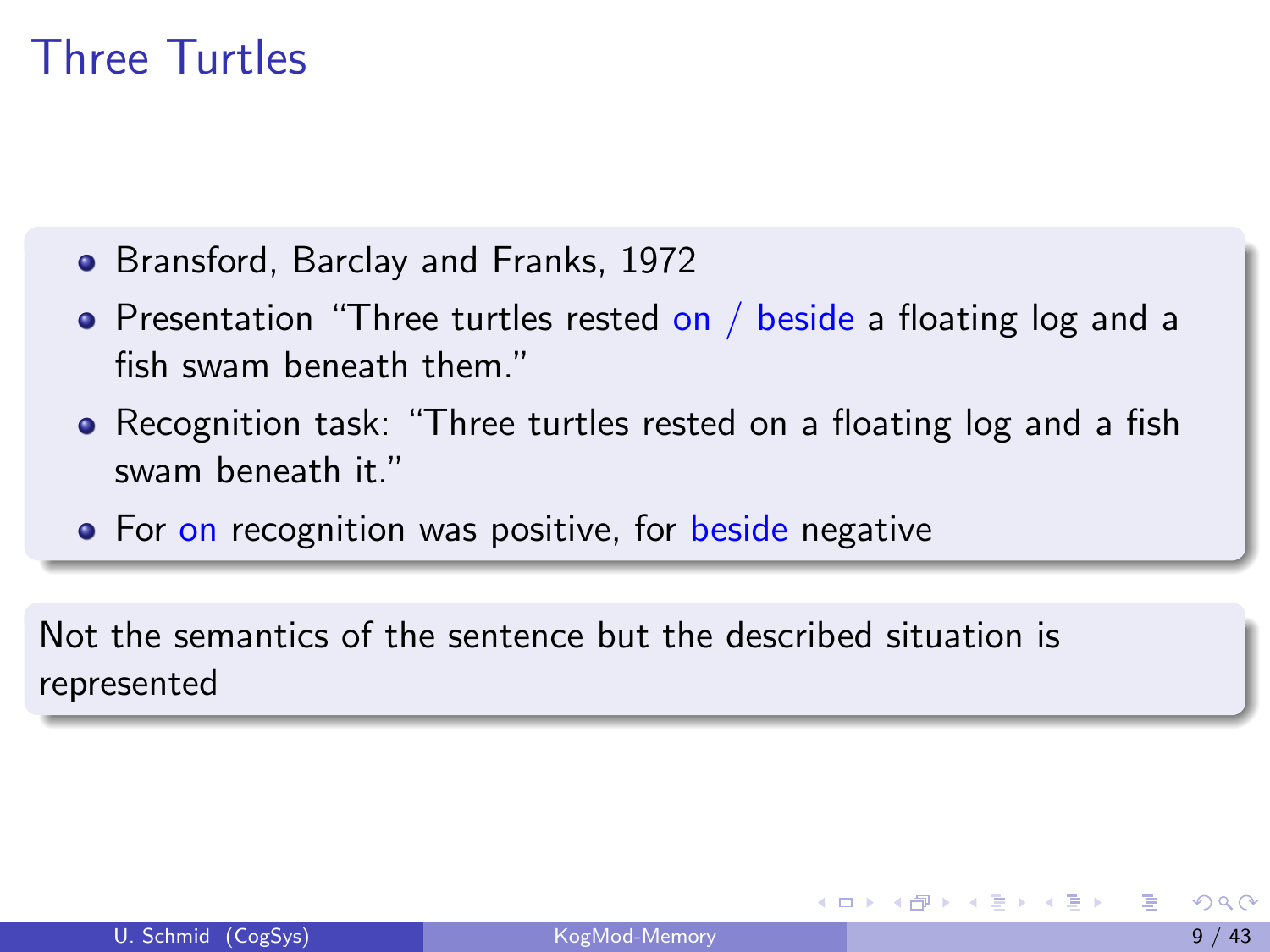# John's Sweatshirt

- Glenberg, Meyer and Lindem, 1987
- Setting: John was preparing for a marathon in August.
- Critical: After doing a few warm-up exercises, he took on/put off his sweatshirt and went jogging.
- Filler: He jogged half-way around the lake without too much difficulty.
- Filler: Further along the route, however, John's muscles began to ache.
- Question: Was the marathon to be held in summer?
- Verification task: Does probe word (e.g. "sweatshirt") appear in the text?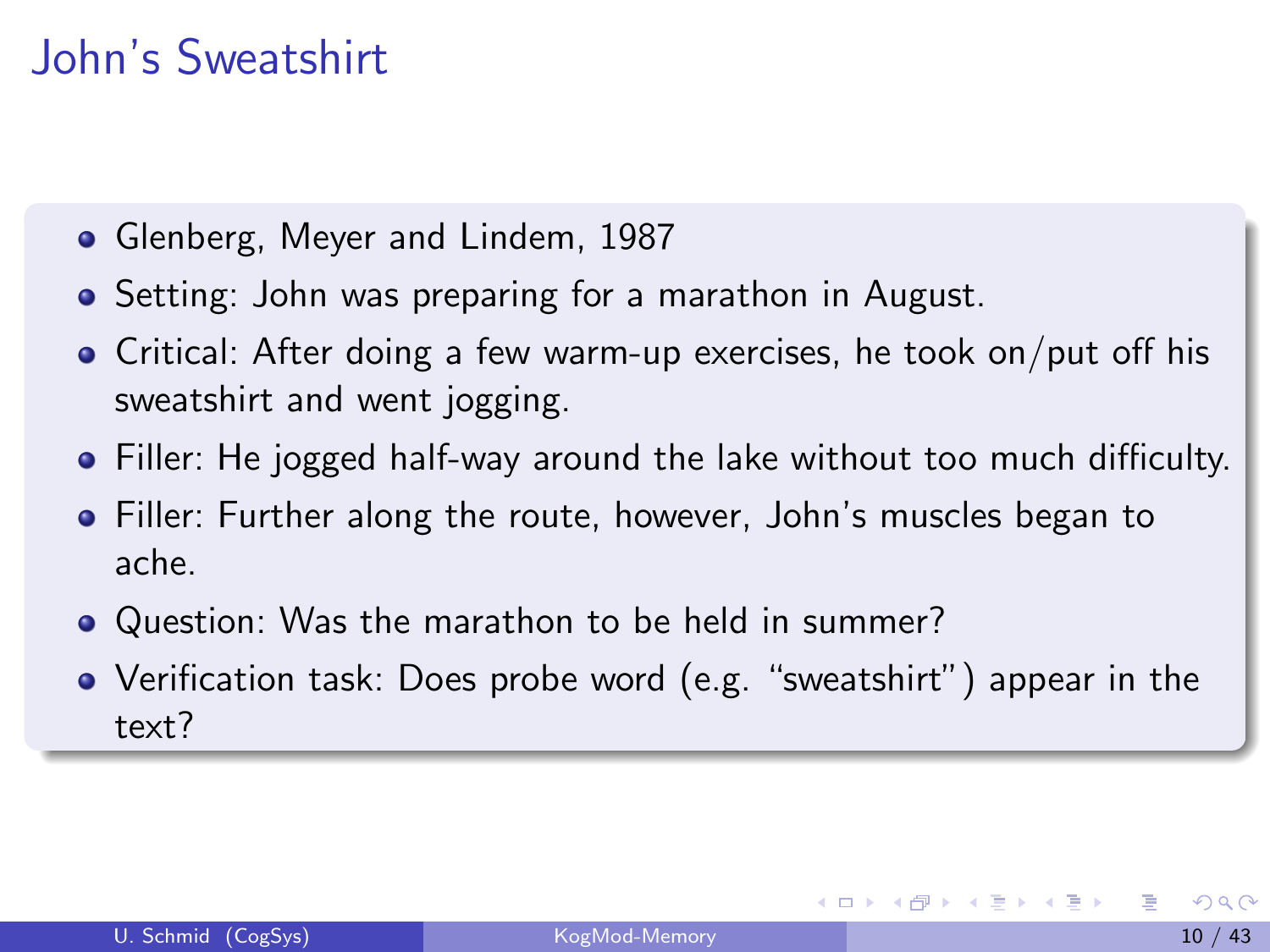### Distance Effect



• if sbis construct a mental model of the text, the associated texts should produce faster verification, esp. as the delay grows and the character moves further in distance from the initial location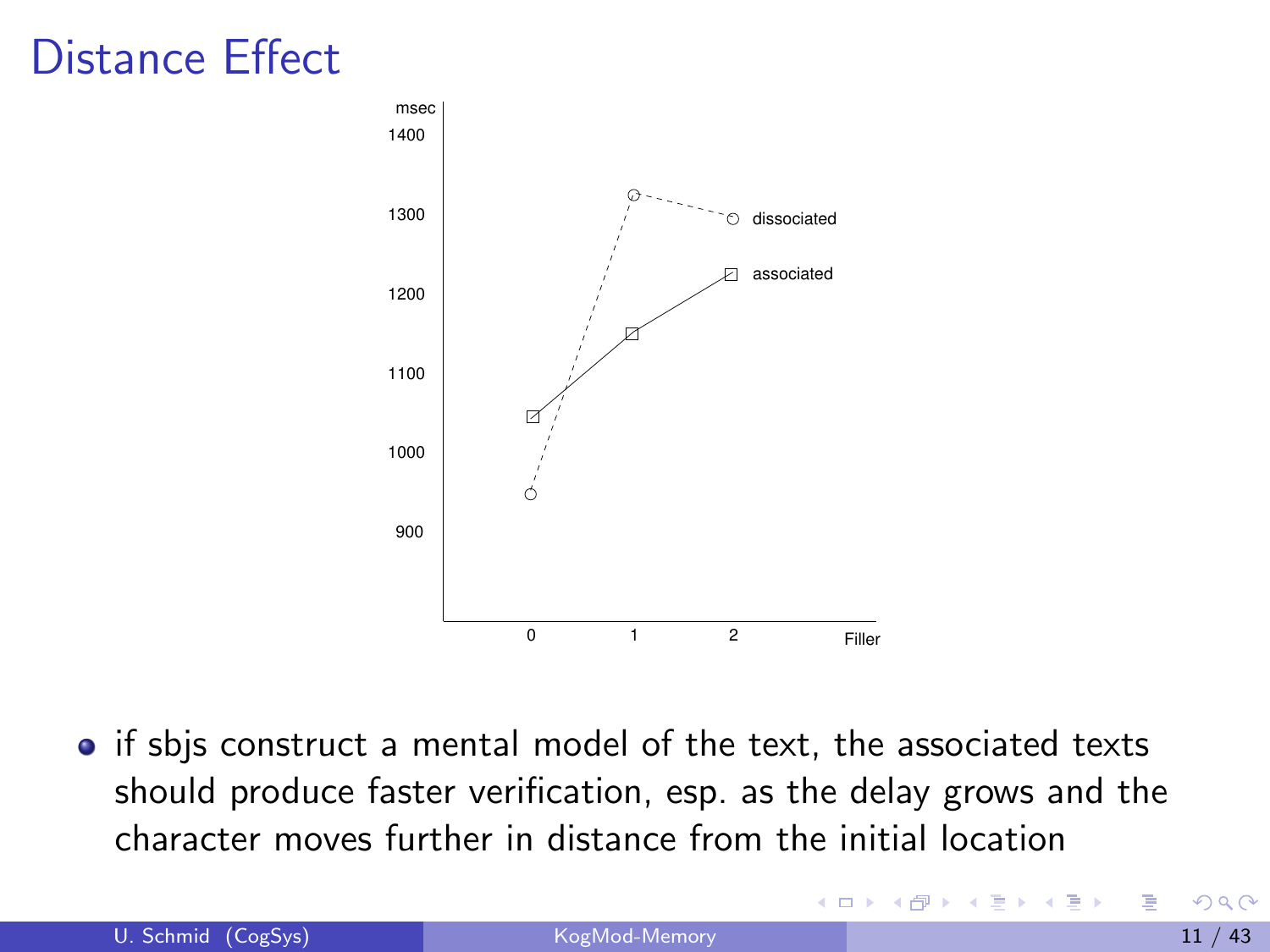# Mental Models in Thinking

- Philip Johnson-Laird
- A reader creates a mental model of the text being read, which simulates the 'world' being described, as the reader understands/interprets it.
- ambiguous passages of text can lead to more than one competing mental model,
- However, passages of text that unambiguously produce a single mental model are easier to comprehend.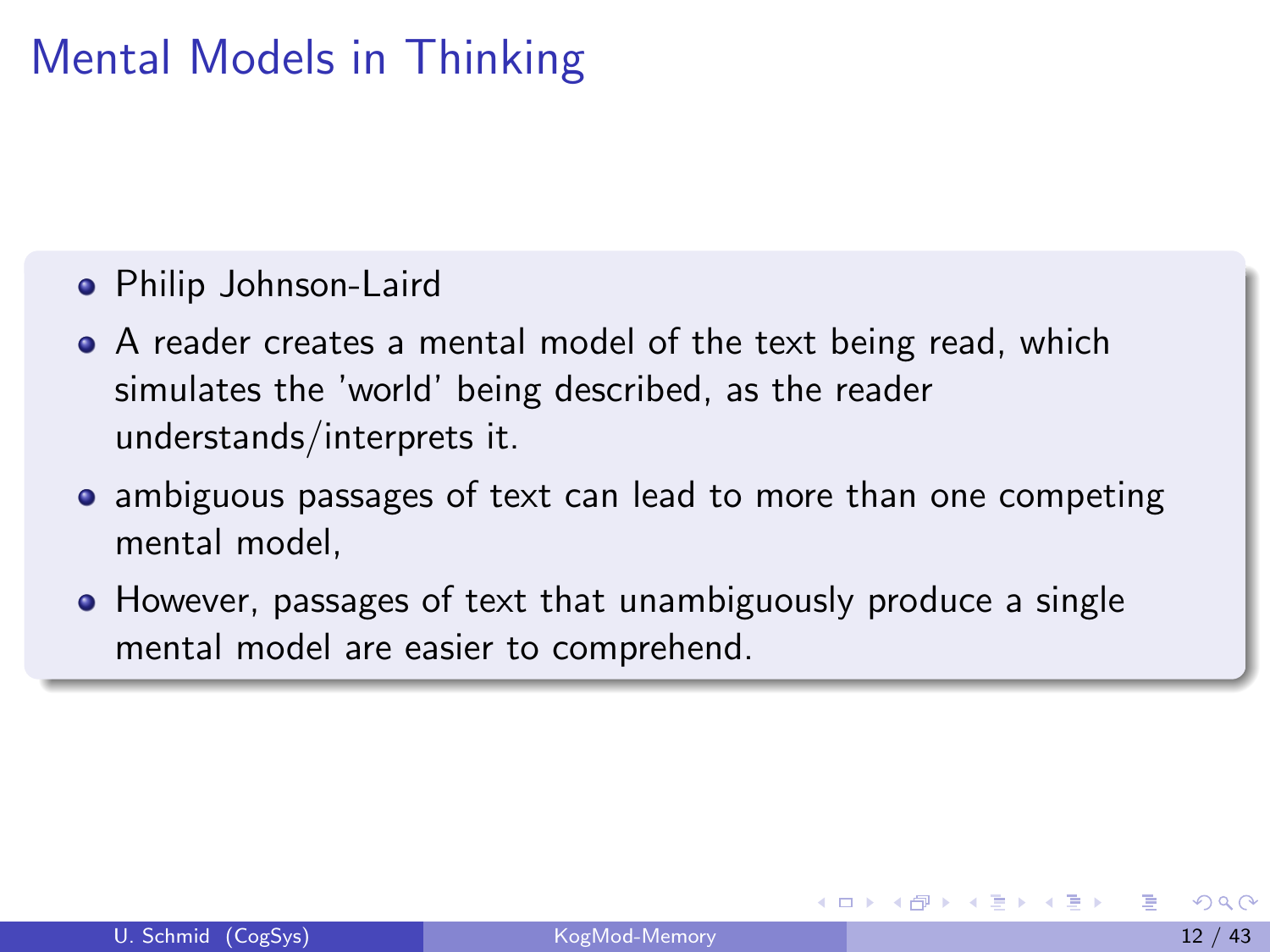# Reasoning with Mental Models

#### Syllogistic reasoning

- Construction of an integrated internal representation of the premisses
- "Read out" the conclusion

#### Influence factors on performance (error rates, performance time)

- Number of possible models
- Sequence of presentation of premises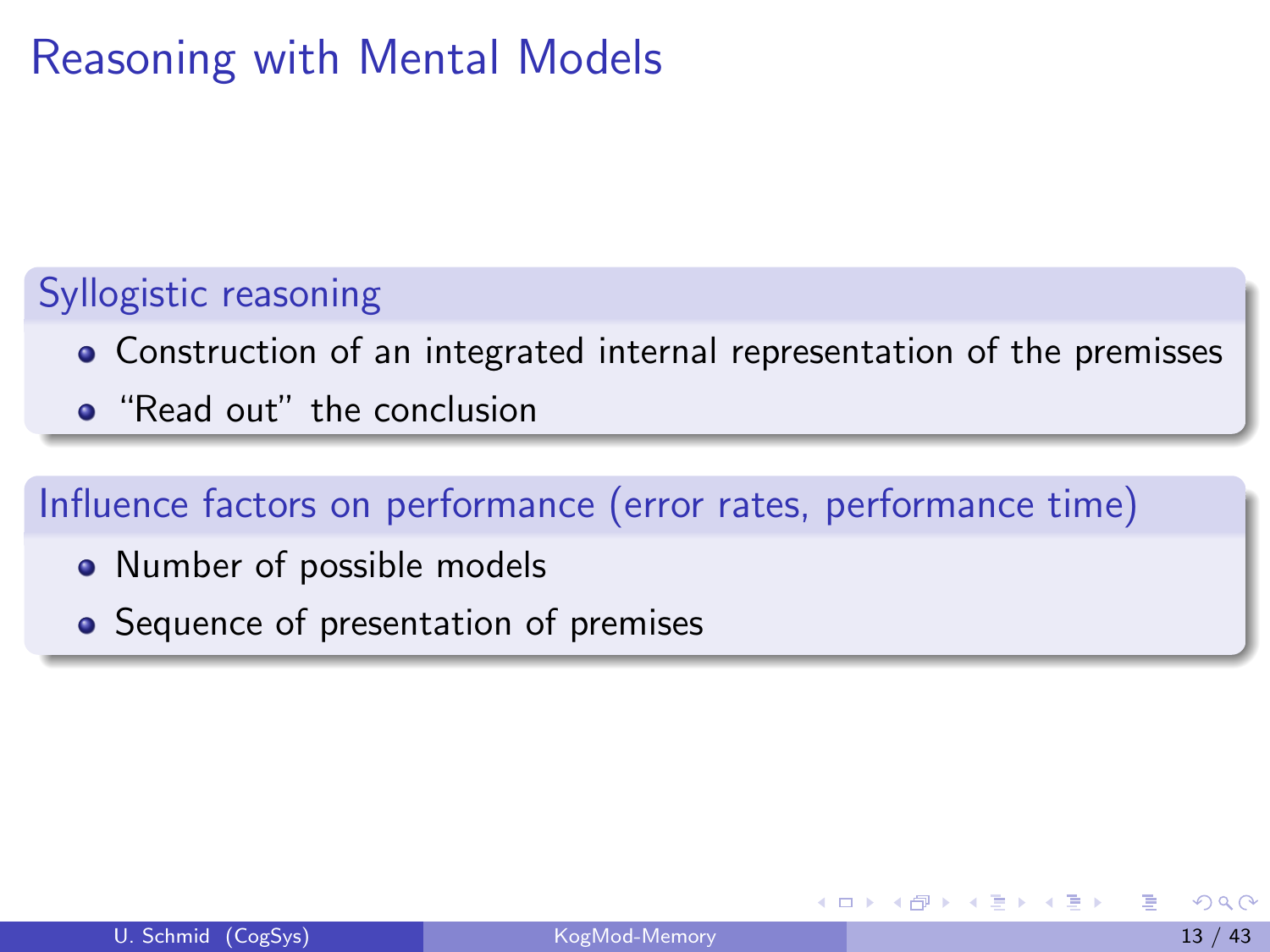# Reasoning Example

All squares are striped. All striped objects have a bold margin.

All squares have a bold margin?

All squares are striped. Some striped objects have a bold margin.

Some squares have a bold margin?



K ロ ⊁ K 個 ≯ K 君 ⊁ K 君 ≯



э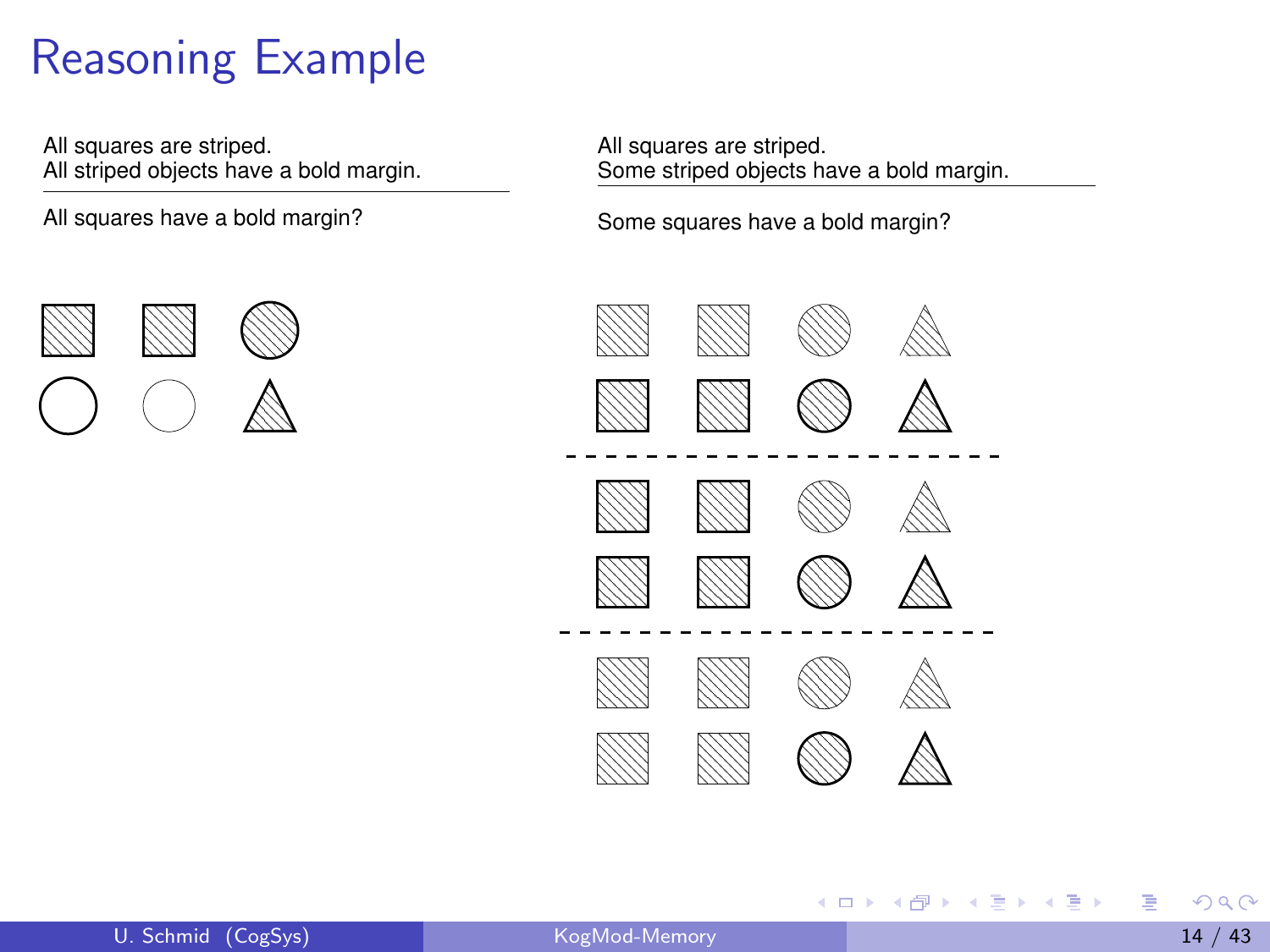### Seven Procedures for Reasoning Using Models

- Start a new model. Insert a new referent into the model according to a premise
- Update a model with a new relation to an existing referent
- Update a model with a new property or relation
- Join two separate models according to a relation between referents in them
- Verify whether a proposition is true or false in models
- Search for a counterexample to refute a proposition. If search fails, then the proposition follows validly from the previous propositions in the description
- Search for an example to make a proposition true. If search fails, then the proposition is inconsistent with the previous propositions.

(see Johnson-Laird and Yang in Sun, Computational Psychology)

<span id="page-14-0"></span>イロト イ押ト イヨト イヨト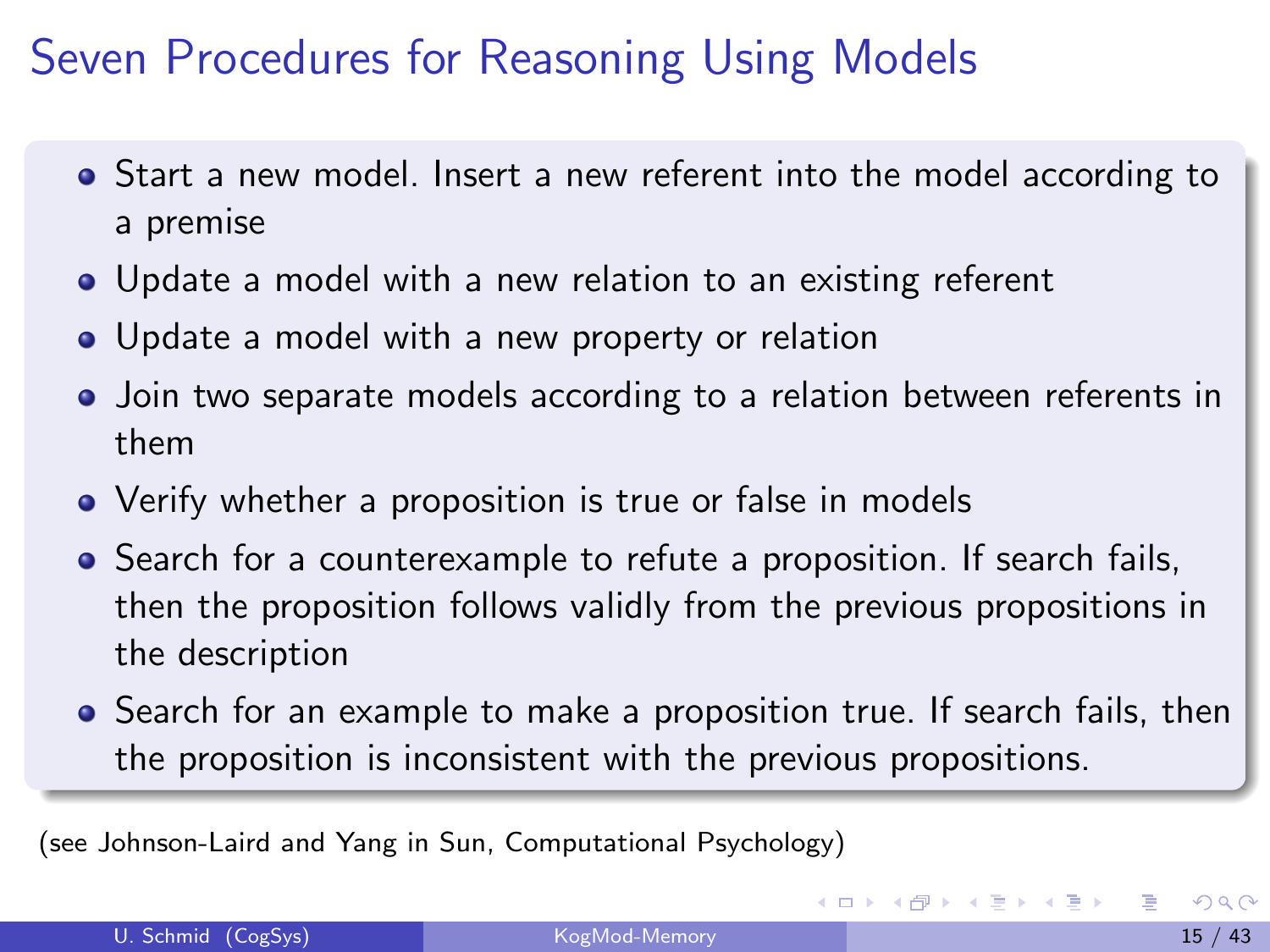# Excursus: Reasoning

- Knowledge representation is the foundation for reasoning algorithms
- Reasoning can be deductive, inductive and abductive
- Reasoning can be logical, non-monotonic, probabilistic



Check: If vowel  $(P)$  then even  $(Q)$ 

- You have to turn: vowel and odd
- $\bullet$  P  $\rightarrow$  Q (modus ponens) and  $\neg Q \rightarrow \neg P$  (modus tollens) have to be checked
- only 10% of subjects find the correct answer
- <span id="page-15-0"></span>• Context [h](#page-14-0)elps:Check If alcoholic beverage  $(P)$  $(P)$  [t](#page-16-0)h[en](#page-15-0) [ove](#page-0-0)[r](#page-42-0) [18](#page-0-0)  $(Q)$  $(Q)$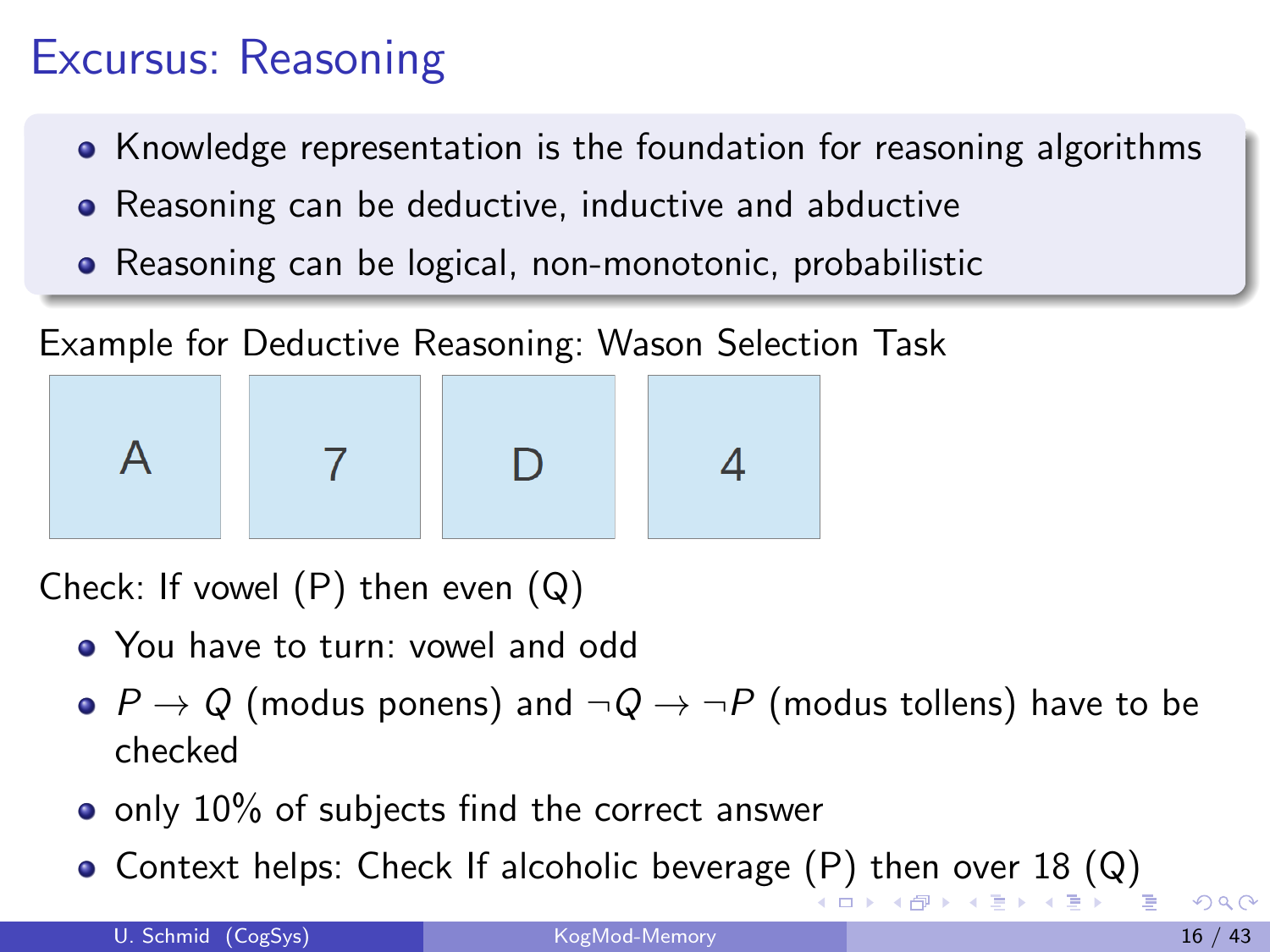# Conjunction Fallacy

(Tversky & Kahneman)

Linda is 31 years old, single, outspoken, and very bright. She majored in philosophy. As a student, she was deeply concerned with issues of discrimination and social justice, and also participated in anti-nuclear demonstrations.

Which is more probable?

- **1** Linda is a bank teller.
- **2** Linda is a bank teller and is active in the feminist movement.

Are these experiments a plausible indicator that humans do not reason logically?

- Wason: implication statement  $(\rightarrow)$  is interpreted as equivalence statement  $(\leftrightarrow)$
- Conjunction: Plausibility vs. probability

<span id="page-16-0"></span>イロト イ母 トイミト イミト ニヨー りんぴ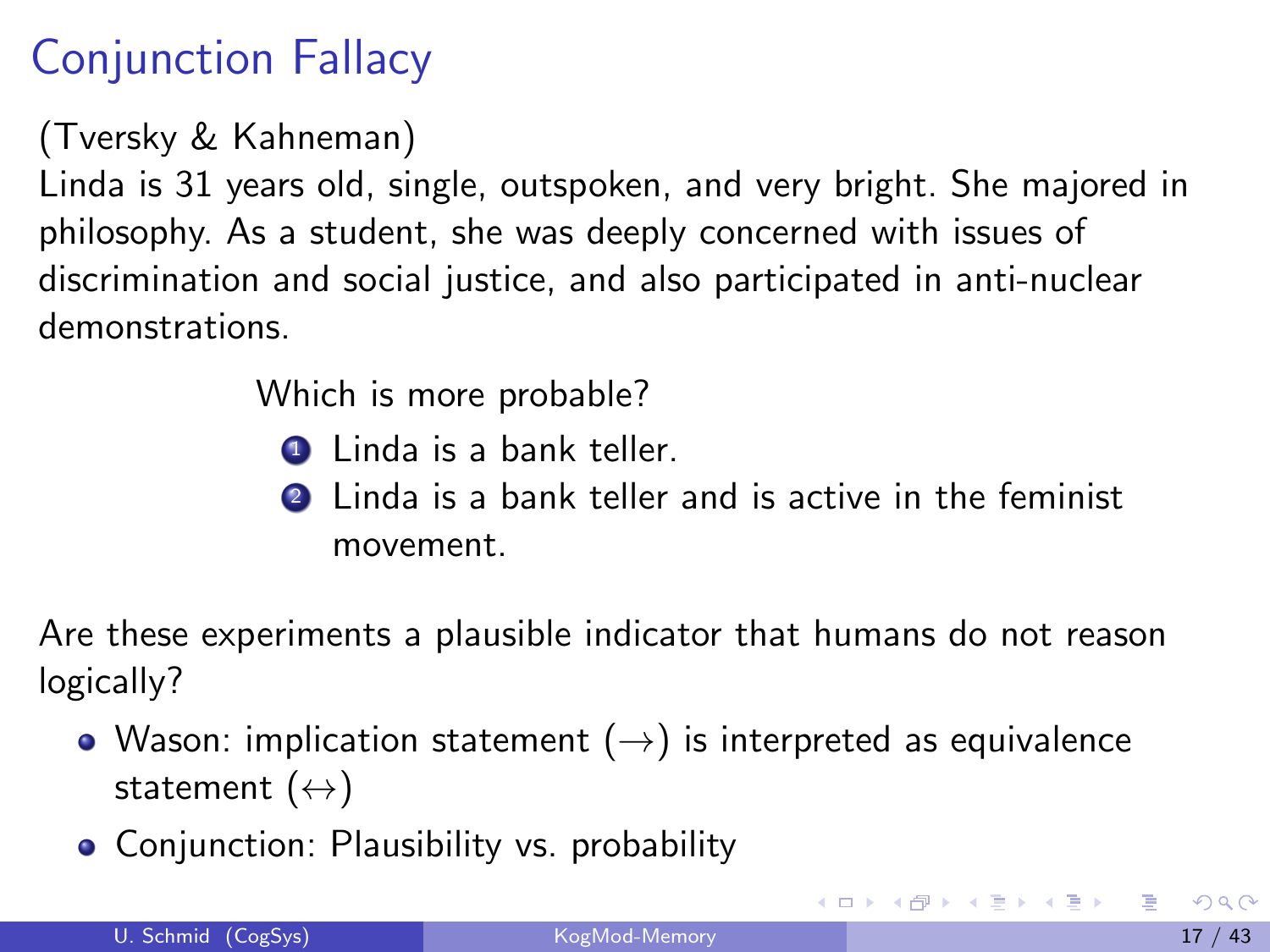Deduction

| All humans are mortal. | (Axiom) |
|------------------------|---------|
| Socrates is human.     | (Fact)  |

Conclusion: Socrates is mortal.

| Induction                                 | Abduction                                         |        |
|-------------------------------------------|---------------------------------------------------|--------|
| Socrates is human.                        | $(Background K.)$ All humans are mortal. (Theory) |        |
| Socrates is mortal.                       | $(Observation(s))$ Socrates is mortal.            | (Obs.) |
| Generalization:<br>All humans are mortal. | <i>Diagnosis:</i><br>Socrates is human.           |        |

**Deduction:** from general to specific  $\Rightarrow$  **proven** correctness **Induction:** from specific to general  $\Rightarrow$  (**unproven**) knowledge gain **Abduction:** from effect to cause  $\Rightarrow$  (unproven) diagnosis

**イロト イ何ト イヨト イヨト**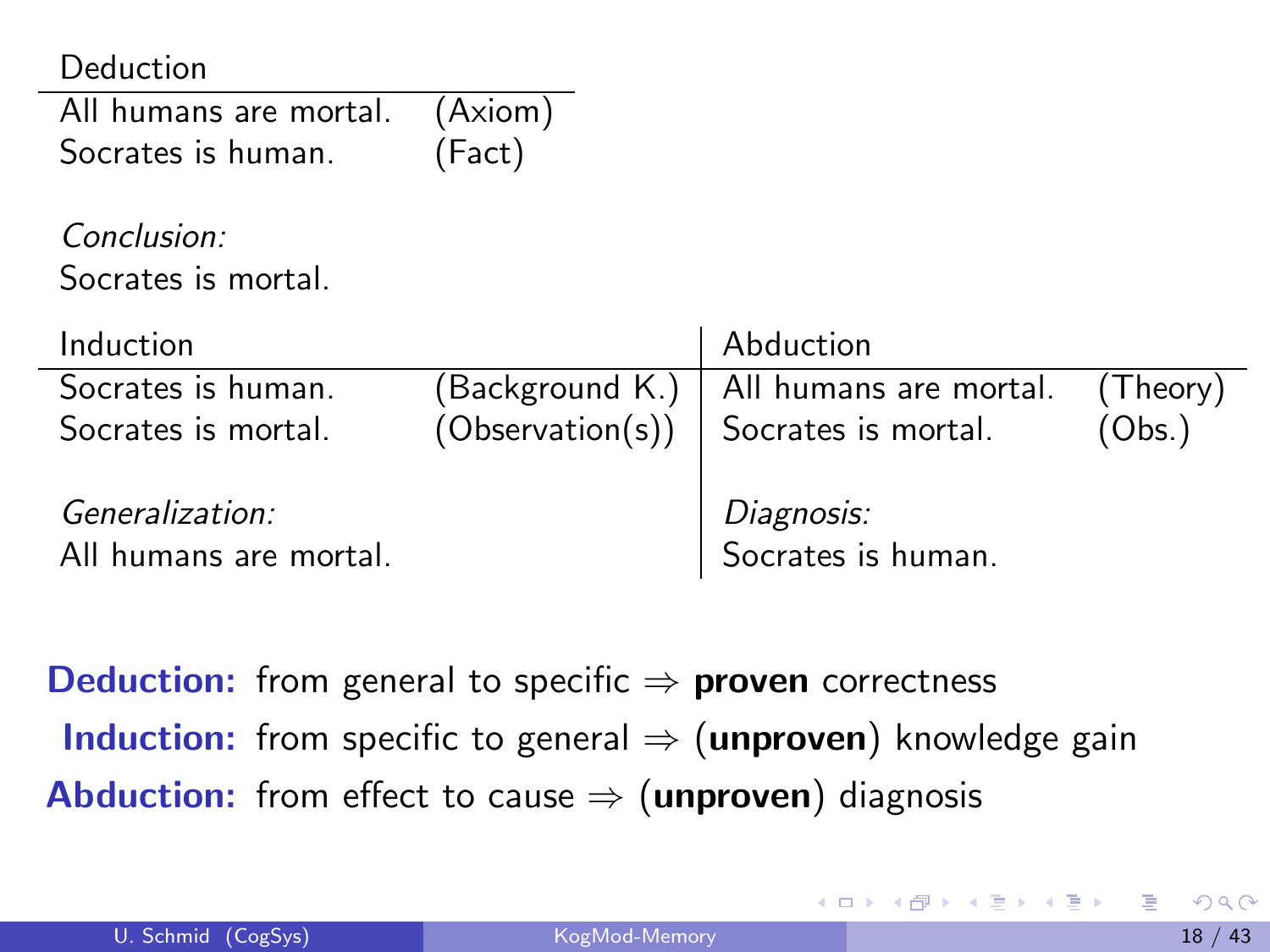### Related Concepts of Mental Models

- In discourse: situation model (van Dijk and Kintsch, 1983)
- In naive physics (Forbus and Gentner, ) see also qualitative reasoning in AI
- In HCI (D.Norman)

化重新润滑脂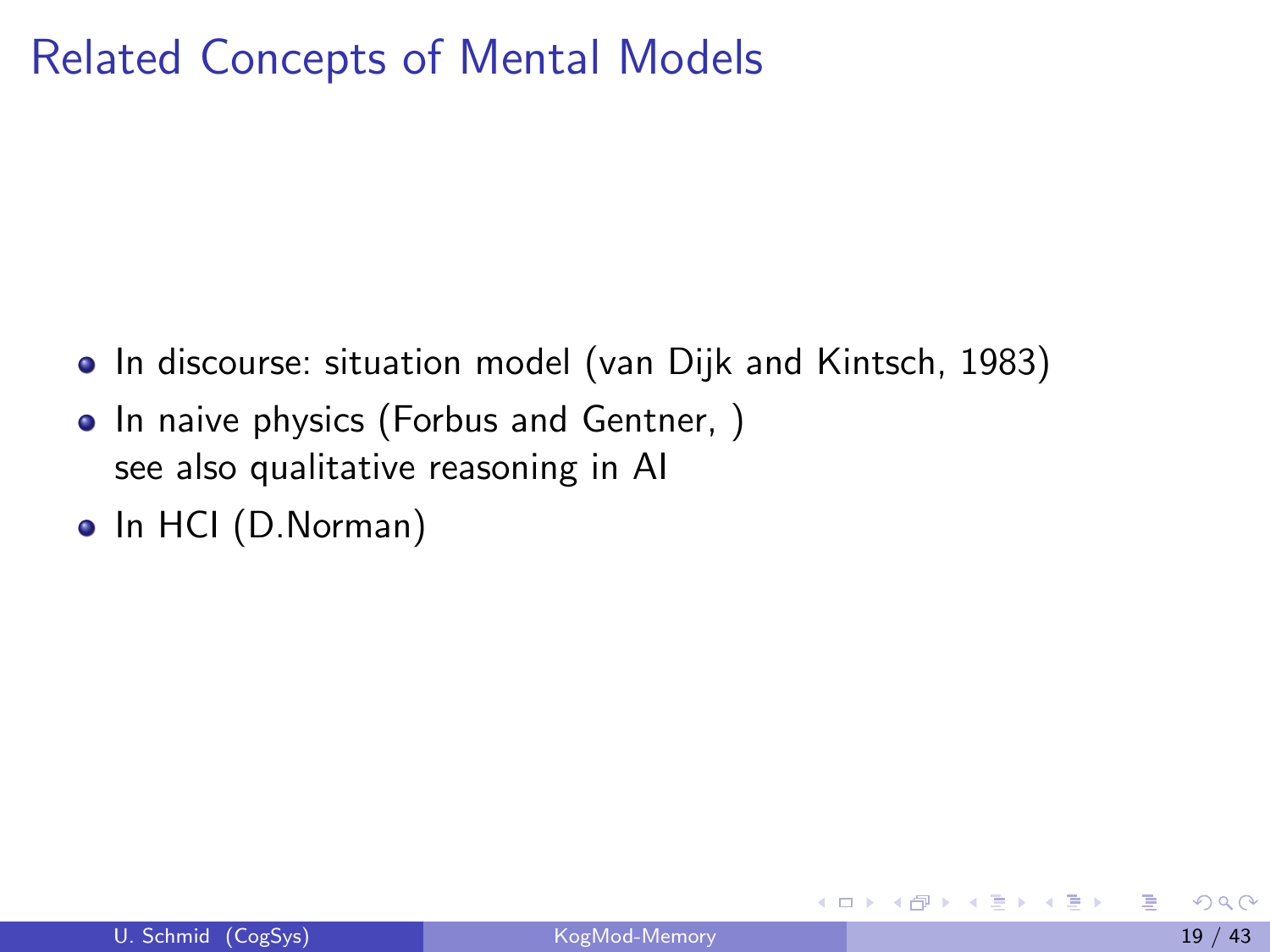### Mental Models in HCI

- Slower processing of ambiguous sentences: relevant to interaction design
- **•** Interaction designers are interested in measures of learnability and ease of use (explanatory power of the MM theory)
- 'System causality conveyance' (Donald Norman, "The Design of Everyday Things", 1988)
- Description how a system is designed and implemented on the basis of the designer's mental model
- Similar to a reader of a passage of text, the user develops a mental model of how he/she thinks the system works through interaction of the system
- This model is used to reason about the system, to anticipate system behaviour and to explain why the system reacts as it does

イロメ イ部メ イ君メ イ君メー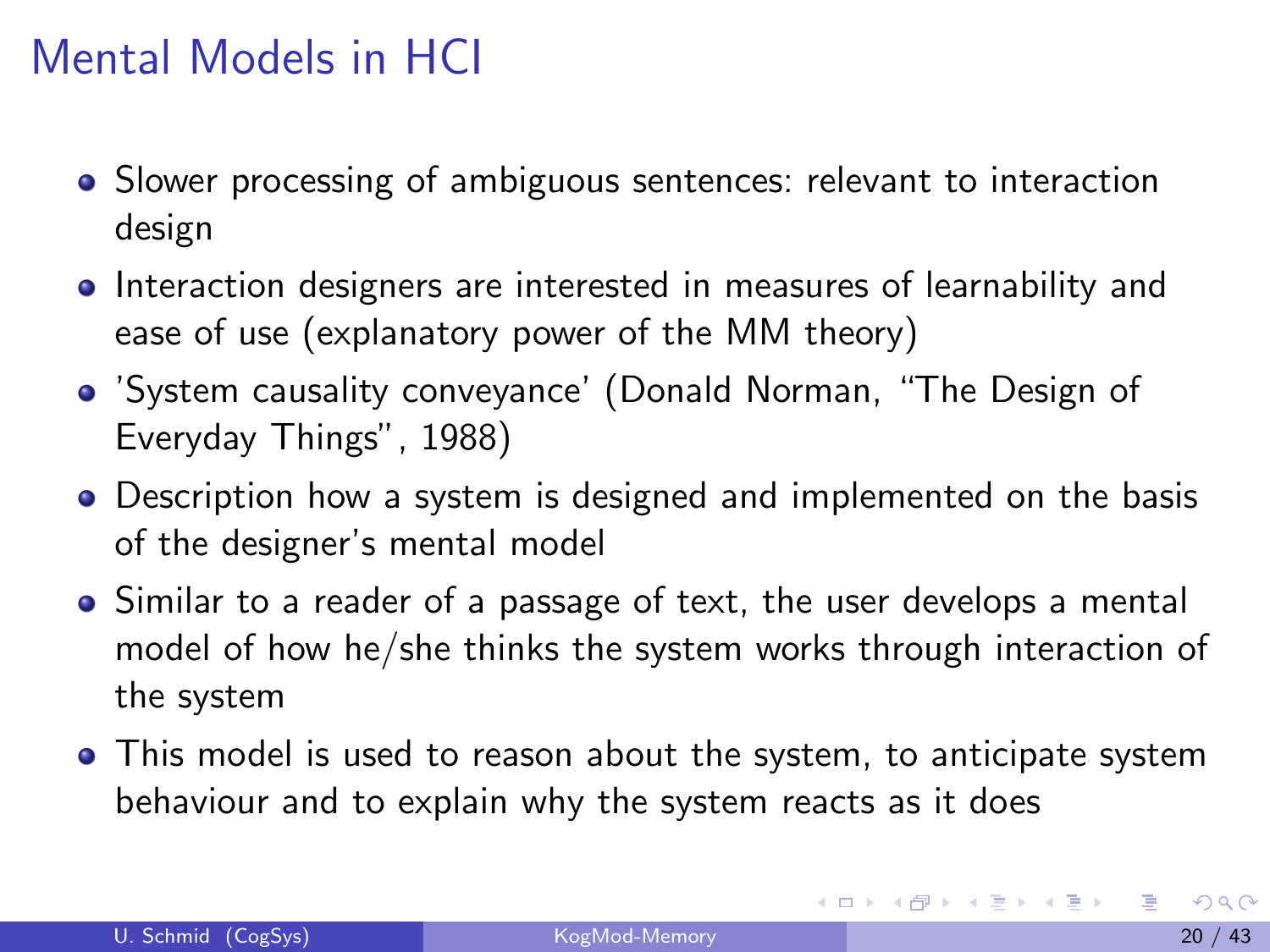#### Users' Mental Models

The designer reifies (materialises) his mental model of a given design, e.g. a computer system, which becomes the only means of conveying his mental model to the user



イロト イ母 トイヨ トイヨト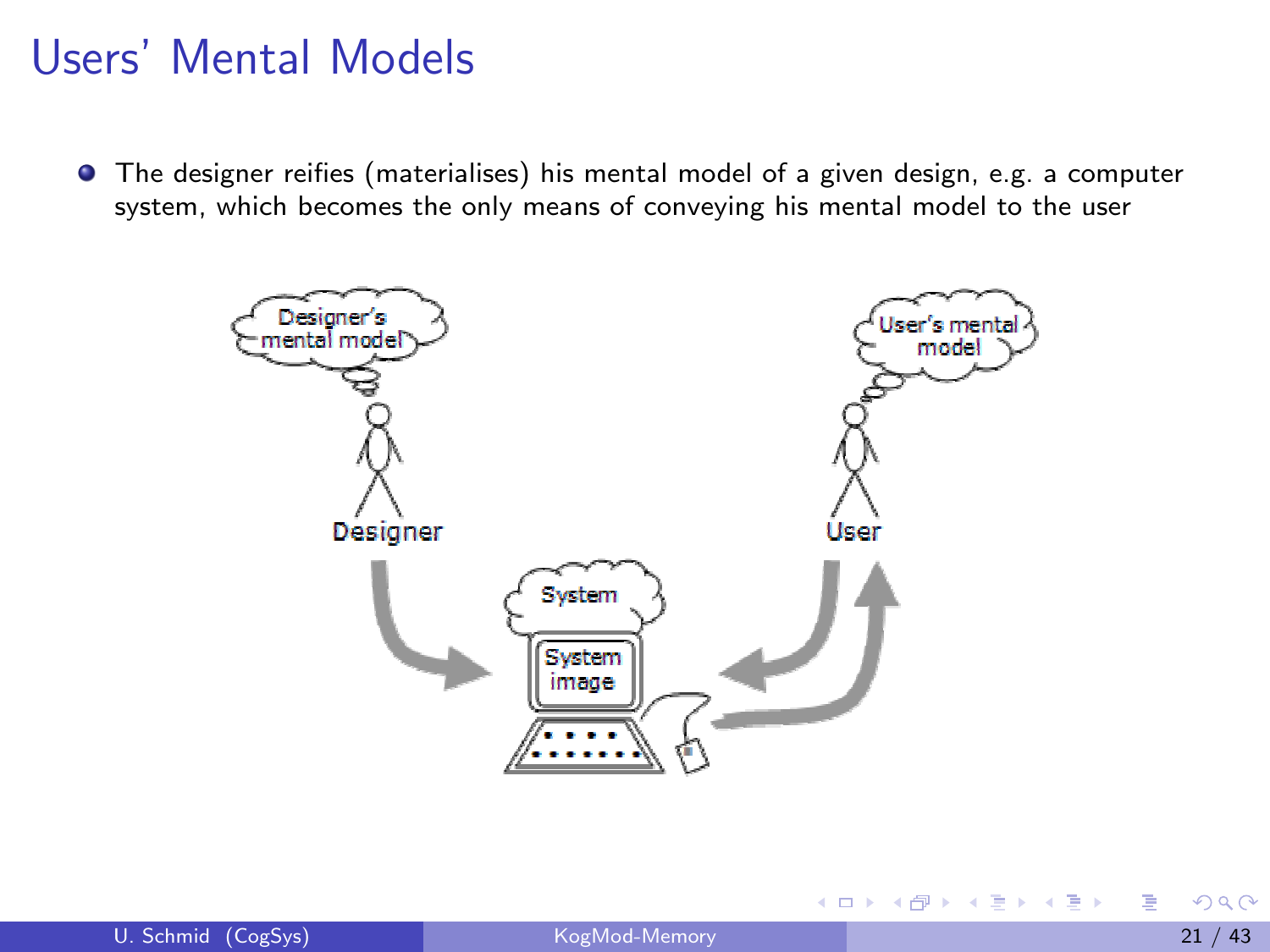# Long-Term Memory

- Recognition is usually easier than recall
- Forgetting in LTM is usually attributed to bad retrieval cues and/or bad memory organization
- Sleep is thought to be improving consolidation of information
- Context-effects: Godden & Baddley (1975): learning of word lists under water or outside of water

#### Knowledge in LTM

- Declarative Knowledge (explicit, know what, verbalizable)
	- Semantic (concepts)  $\hookrightarrow$  Knowledge Representation
	- Episodic (related to times and places)
- Non-Declarative
	- Procedural (implicit, know how)
	- Perceptual

 $\blacksquare$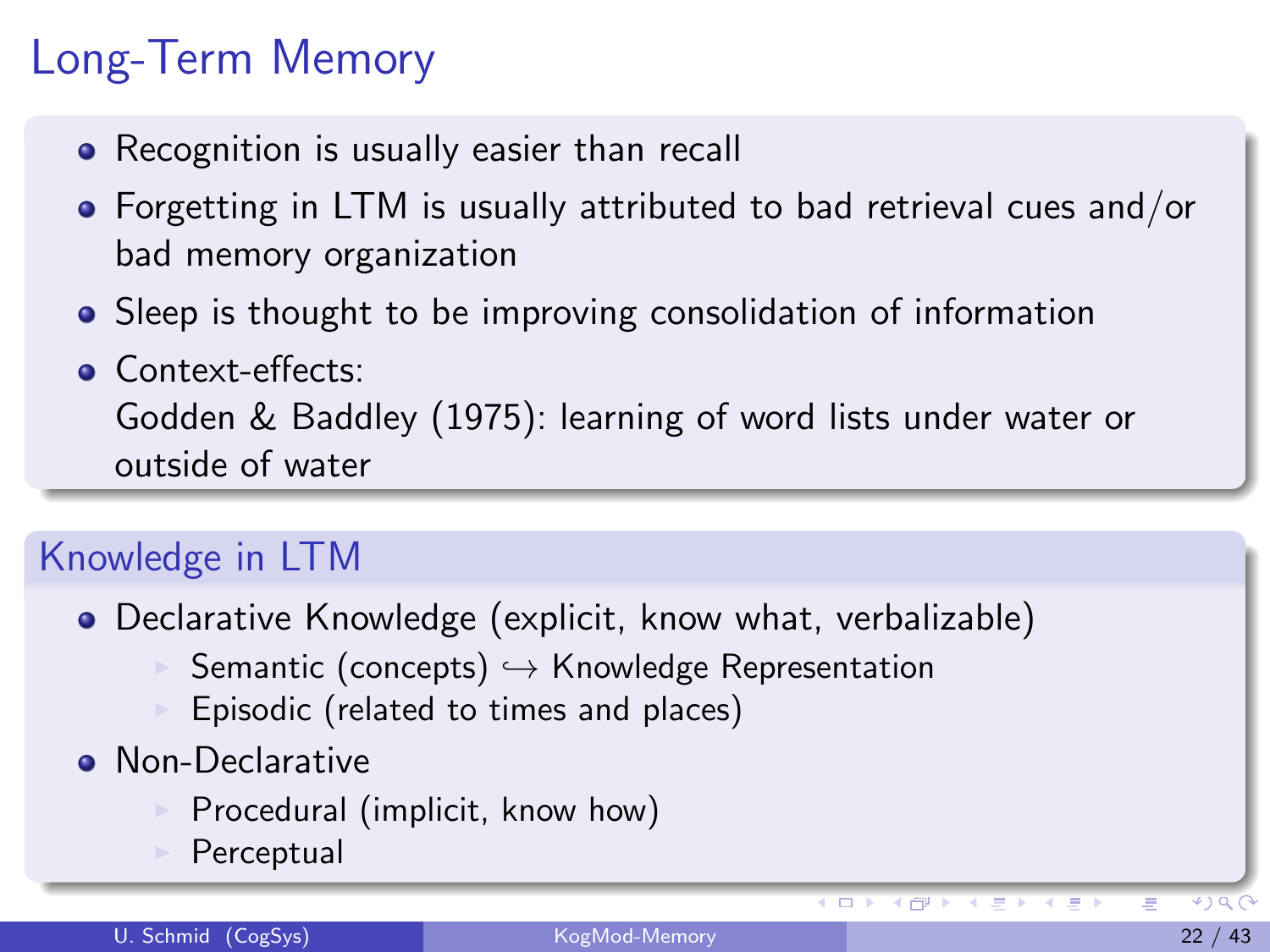# Knowledge Representation

#### Symbolic Representations based on Logic

- Prolog, terminological logics, ontological logics
- Feature Models (Smith, Shoben, & Rips 1974)
- **•** Semantic networks
- Frames/Schemes
- **Q** Semantic networks with inheritance
- Spreading activation networks (Collins & Loftus, 1975)
- Structural representations (mental models in working memory)

#### Similarity based Approaches

- Prototypes
- **•** Exemplar Theory
- **•** Multidimensional Scaling

イロト イ母 トイヨ トイヨト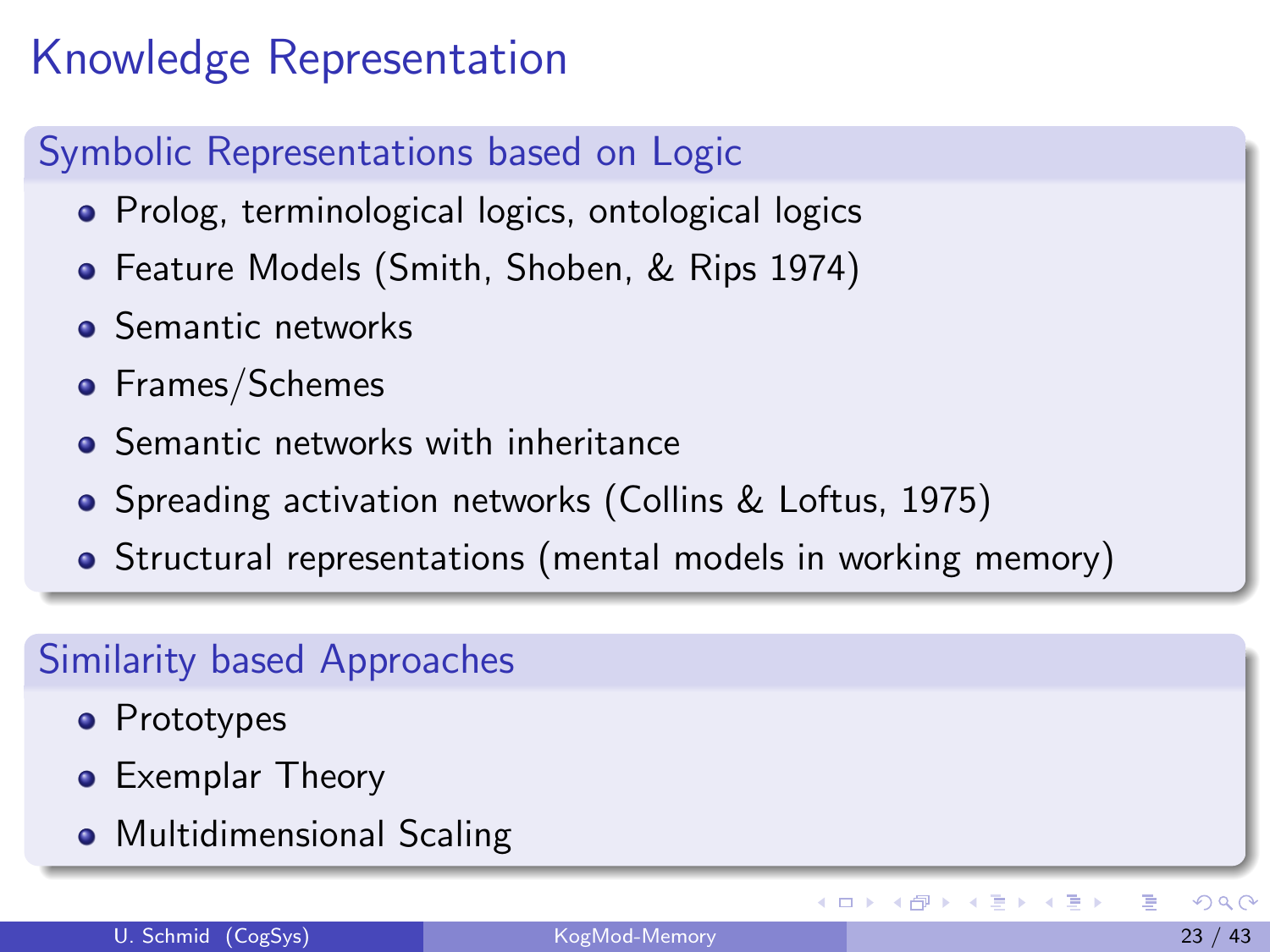# Knowledge Representation

#### Statistical/Neural Approaches

- Artificial Neural Networks
- **•** Bayesian Models

#### How is knowledge defined?

- Data: e.g. 42 (uninterpreted symbolic entities)
- Information: e.g., 42 degrees Celcius, 42 apples (interpreted entities)
- Knowledge: Mental representation of semantic content in relation to other concepts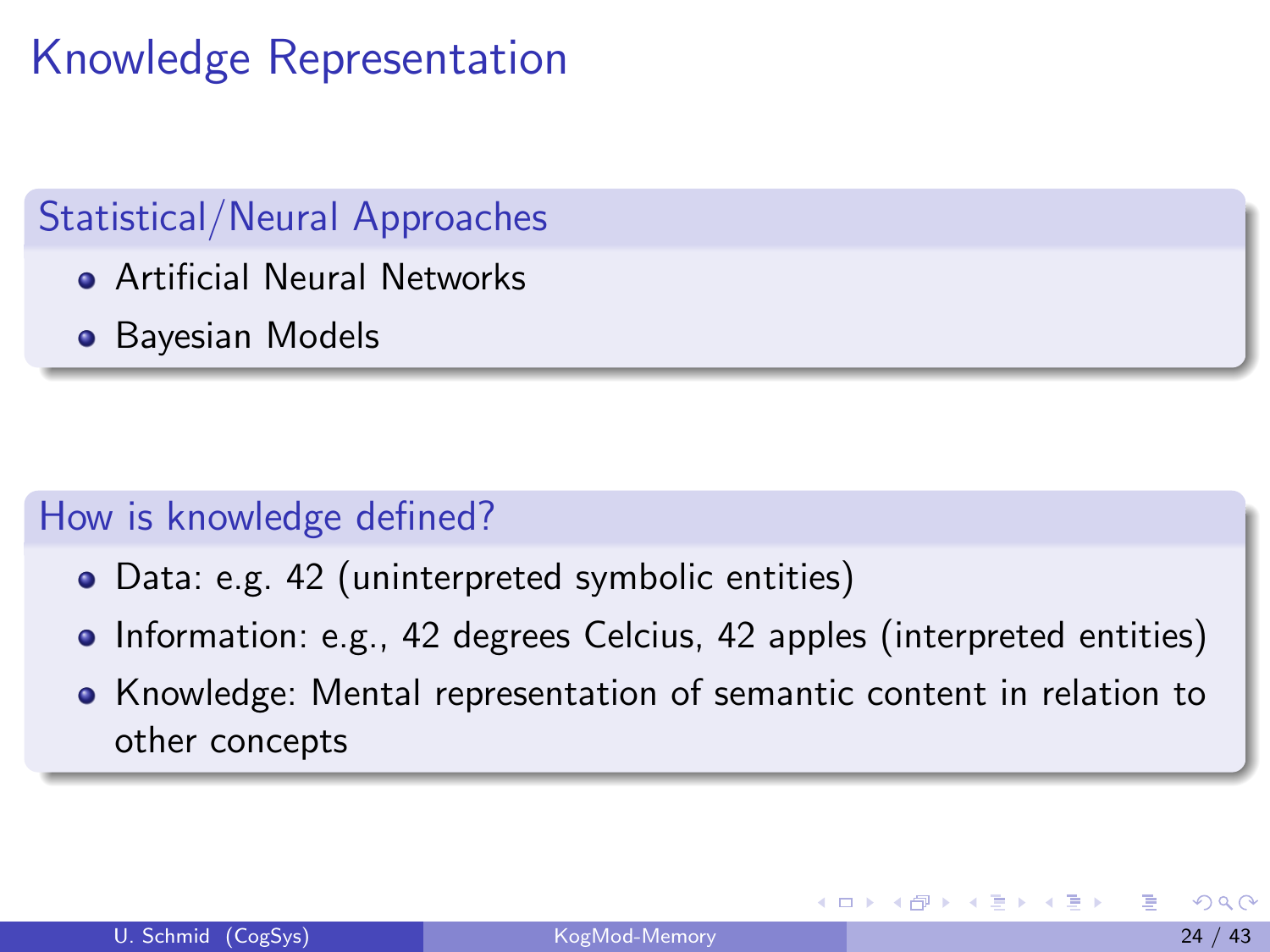# Teachable Language Comprehender (TLC)

- **Early network model of semantic memory**
- Collins, A. M. & Quillian, M. R. (1969)
- Nodes represent concepts (like *Bird*)
- With each node is stored a set of properties (like *can fly, has wings*)
- With each node is stored a link to other nodes (like *canary* or *chicken*)  $\hookrightarrow$  Hierarchical knowledge organisation
- Properties are stored at the highest category level to which they apply  $\hookrightarrow$  inheritance – cognitive economy
- Can explain some empirical data, but not:
	- familiarity effect the typicality effect (chicken is animal is answered faster than chicken is bird)
		- Update using weighted connections (Collins & Loftus, 1975)
	- Fast response to obvious negations (a chicken is a car)

イロト イ母 トイヨ トイヨト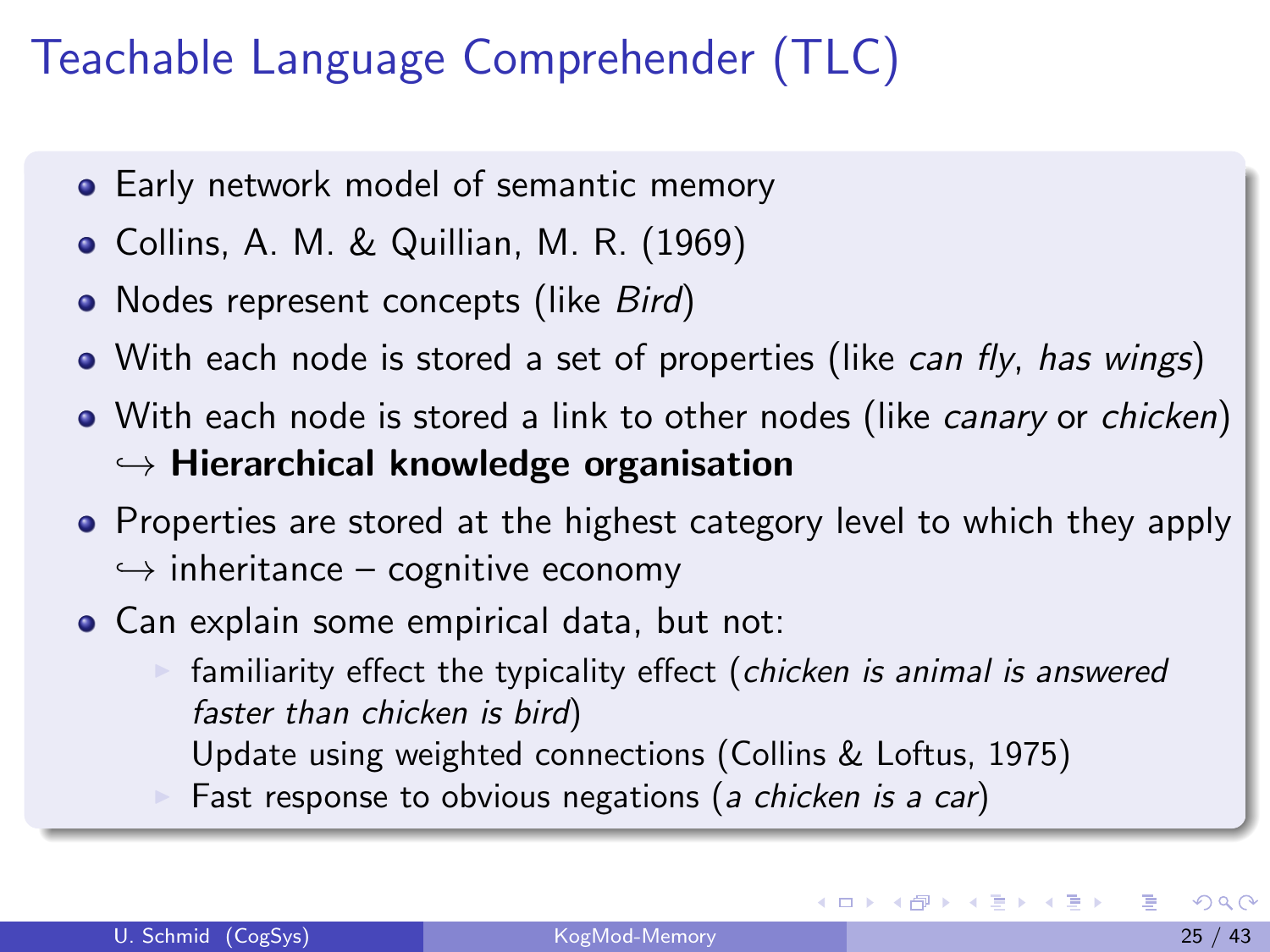#### Hierarchical Net



重

イロメ イ部メ イヨメ イヨメー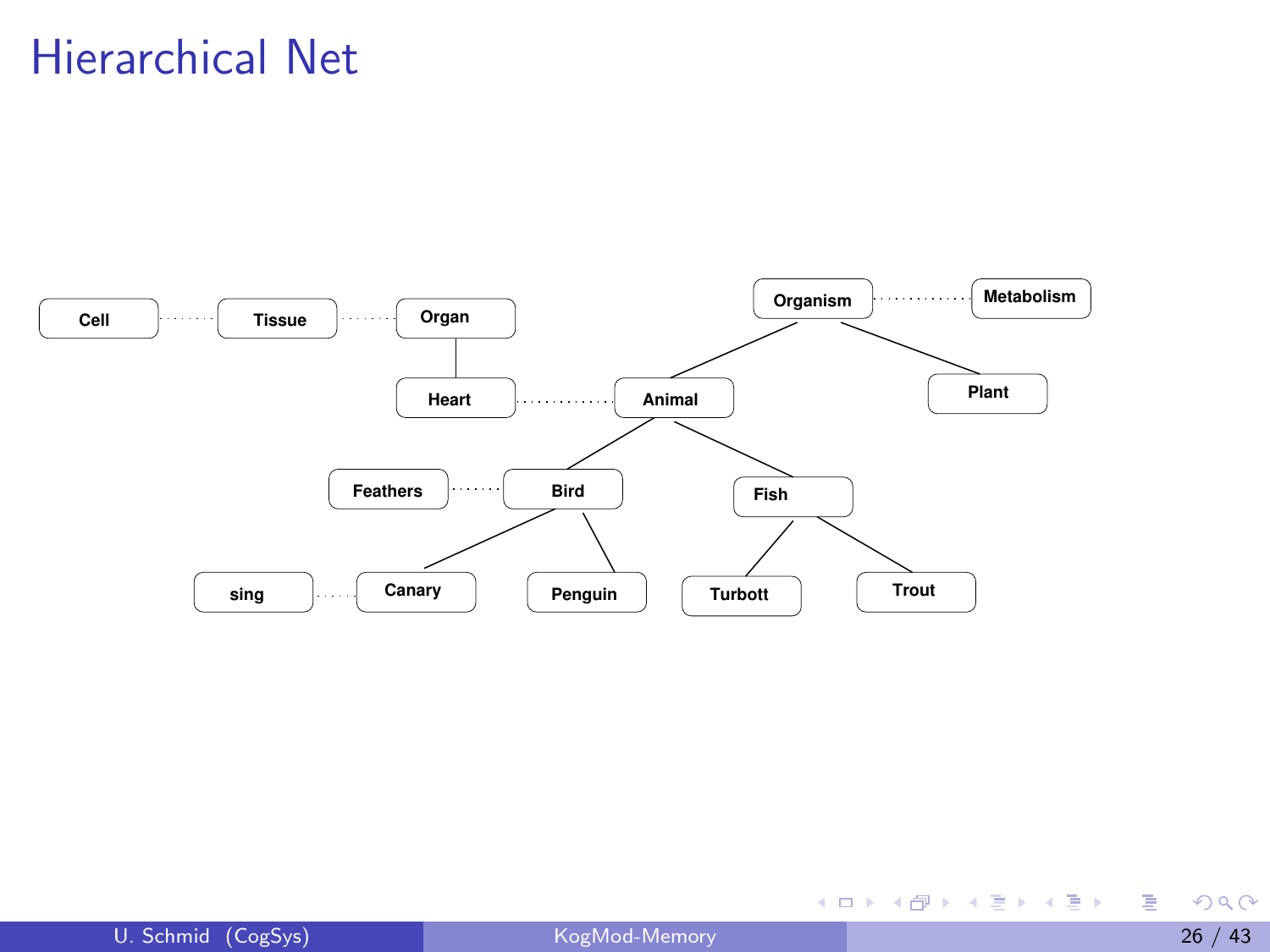#### Semantic Networks in Prolog

```
/* Eine Beispiel-Implementation eines semantischen */
/* Netzes in Standard-PROLOG */
/* ******************************************************/
/* explizite Kanten im Netz */
is_a(tier,lebewesen).
is_a(fisch,tier).
is a(steinbutt,fisch).
is_a(herz,organ).
has_prop(tier,herz).
has prop(organ, gewebe).
has prop(gewebe,zellen).
/* ---------------------------------------------------- */
/* Ableitungsregeln im Netz */
/* A,B,C sind Konzepte; X,Y,Z sind Eigenschaften */
isa(A,B):- is a(A,B). \qquad \qquad /* R1: direkter Fall isa \qquad \qquad */
isa(A,C) :- is a(A,B), isa(B,C). /* R2: Transitivität von isa */
has(A, X) :- has_prop(A, X). /* R3: direkter Fall has */<br>has(X, Z) :- has prop(X, Y) has(Y, Z) /* R4: Transitivität von has */
has(X,Z) :- has_prop(X,Y), has(Y,Z). /* R4: Transitivität von has
has(A,X) :- has_prop(A,Y), isa(Y,X). /* R5: Verallg. von has bzgl.
isa */
has(A,X) :- is_a(A,B), has(B,X). /* R6: Vererb. von has bzgl. isa */
```
U. Schmid (CogSys) [KogMod-Memory](#page-0-0) 27 / 43

イロト イ母 トイヨ トイヨ トー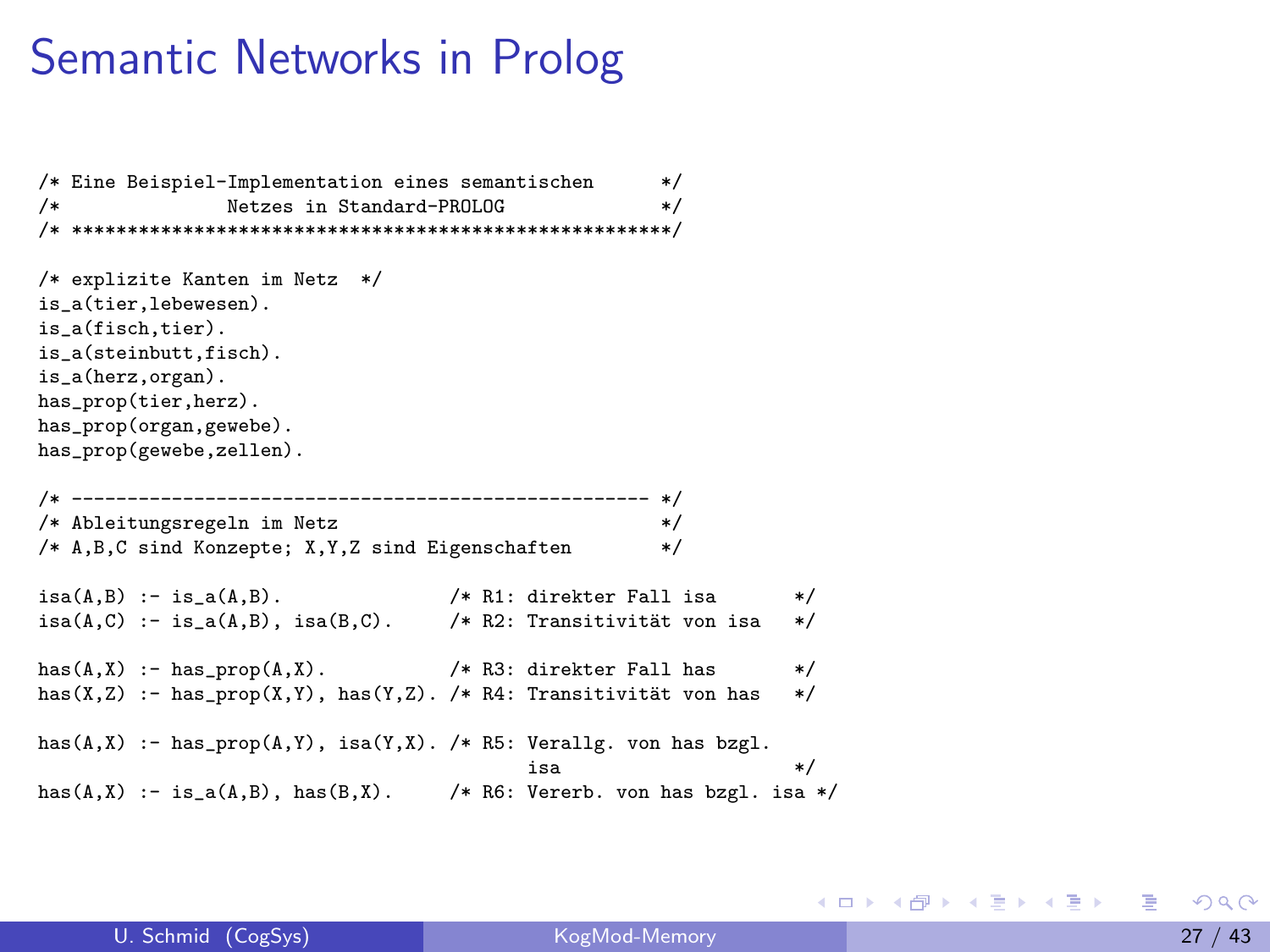#### **Prototypes**

- Characteristic attributes (instead of defining attributes)
- e.g.: characteristic for a bird is building a nest, that it can fly, even if not all birds have these characteristics (penguin, ostric)
- Prototype theory (Medin, Rosch):
	- There is no attribute which must be shared by all members of a category, but there are characteristic attributes shared by large subsets of objects
	- "Family resemblance": cf. Wittgenstein "Spiel"
	- <sup>I</sup> Prototype is an "average" object, having all characteristic features
	- Prototype itself typically has NO correspondence to a real object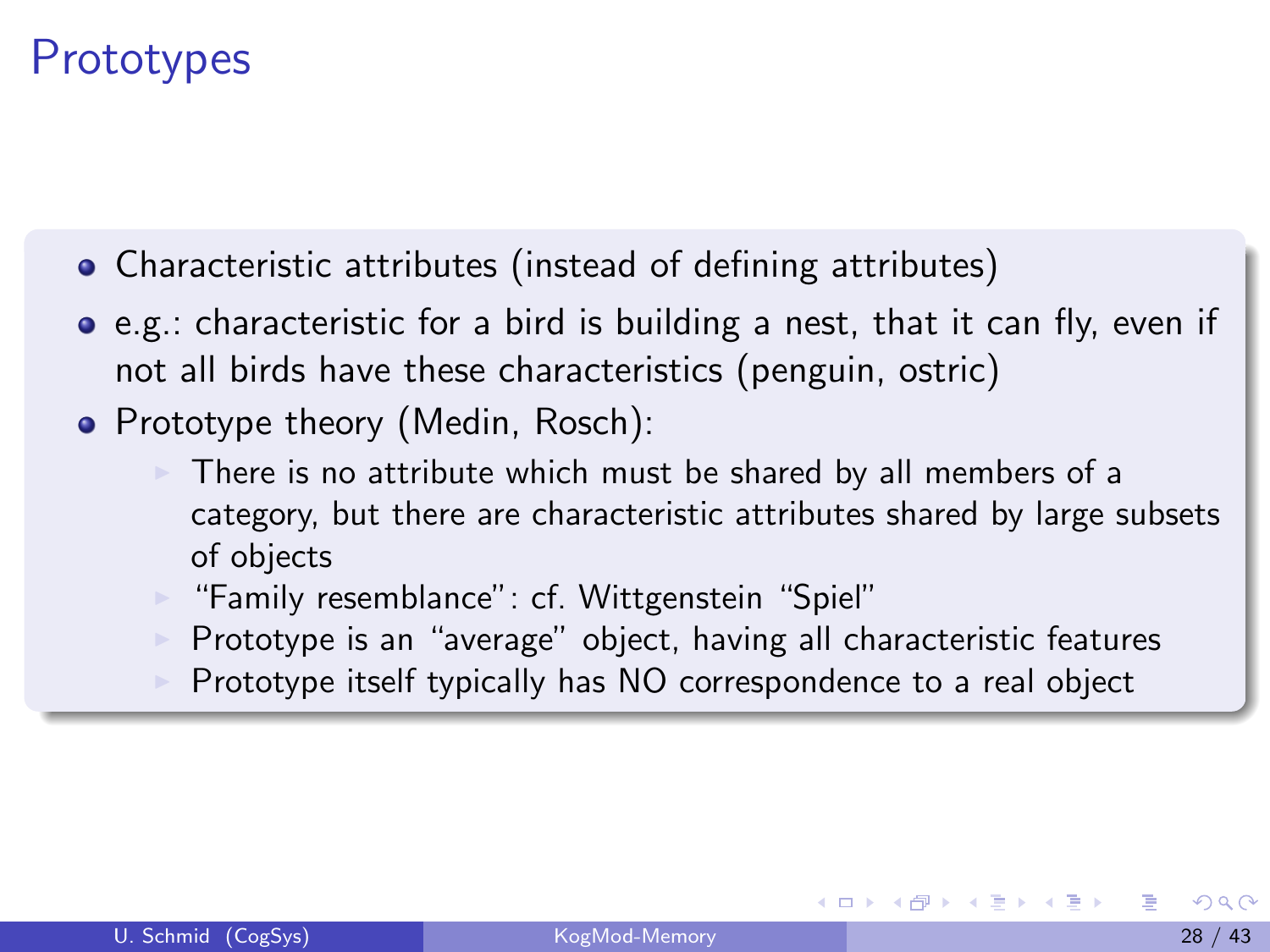#### Family Resemblance

Example (Medin et al. 2001)







**Prototype**

4 0 8

- 4何 ト 4 ヨ ト 4 ヨ ト

E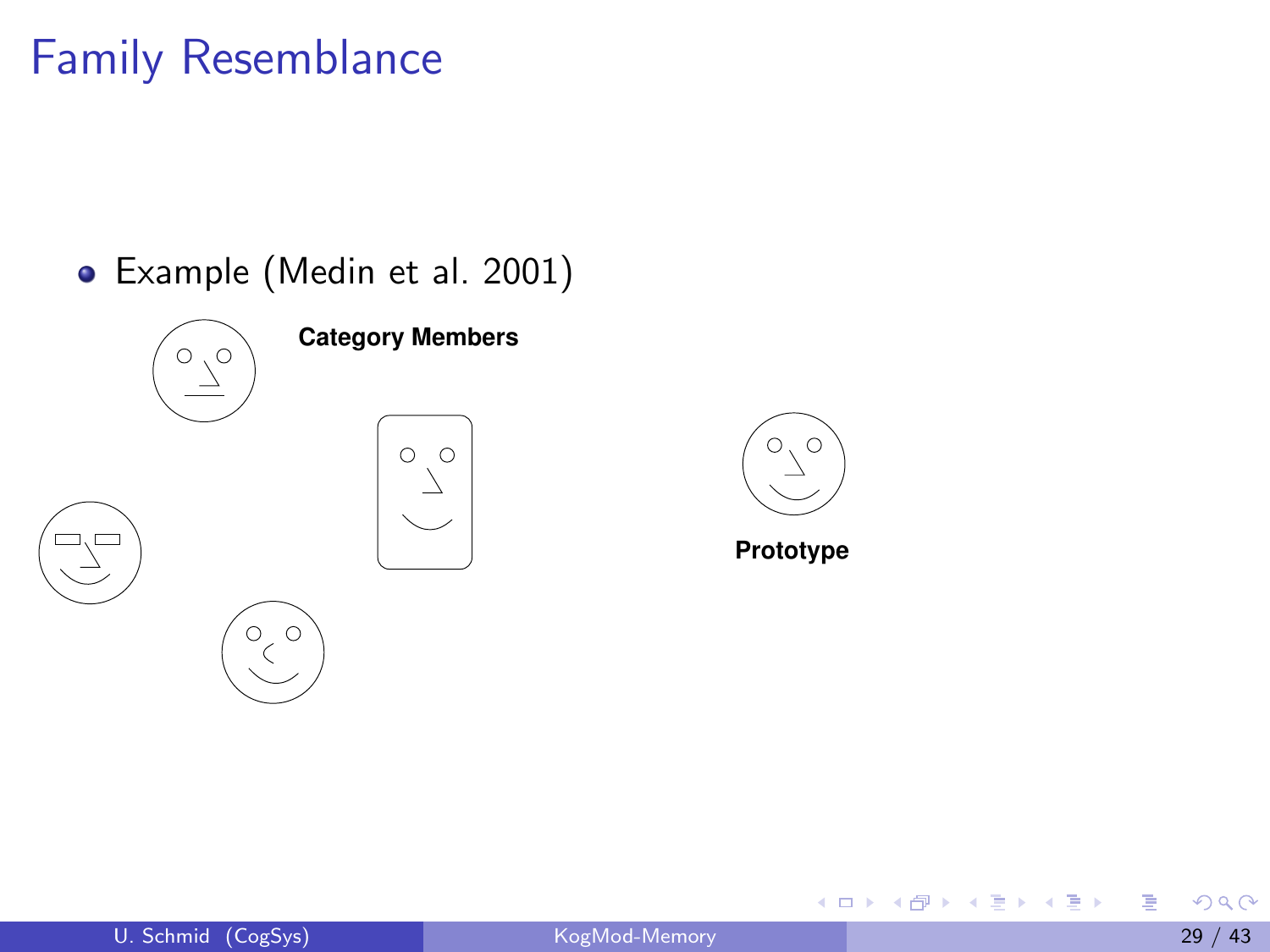#### Posner and Keele, 1968

- Study Items: High distortions of a prototype pattern
- Test Items: Prototype, low distortion, high distortion, random
- Result: Prototype is classified to belonging to the learned category!
- Interpretation: Similarity-based creation of prototypes as mean of the features of the exemplars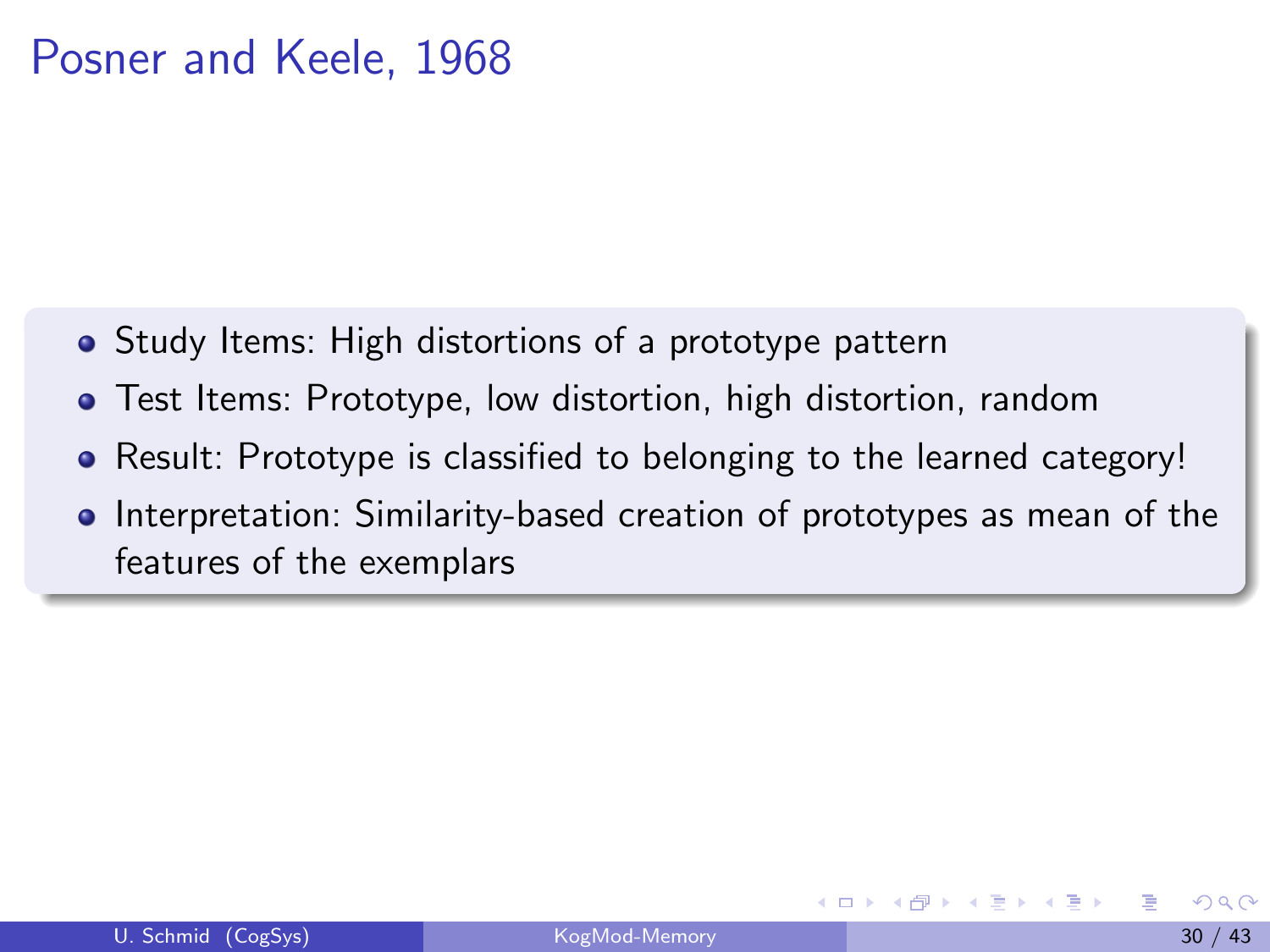#### Dot Patterns



重

K ロ ⊁ K 個 ≯ K 君 ⊁ K 君 ≯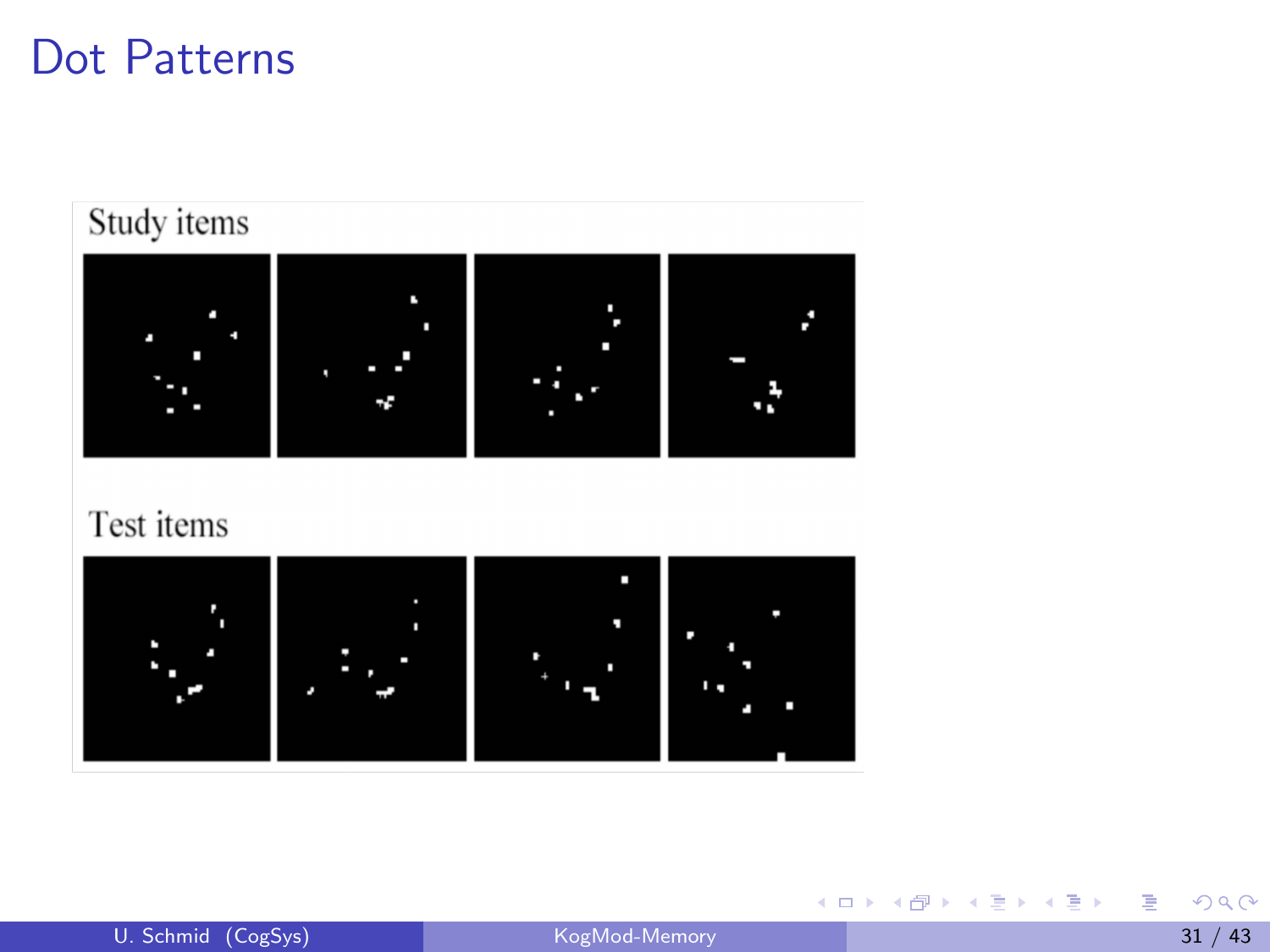# A Fuzzy-Set Model of Prototype Theory

#### L.A. Zadeh: Fuzzy Set Theory

- For a given domain  $D$ , elements  $x$  in a set  $A$  with different degrees of membership
- **Characteristic function** has to be predefined or determined empirically can be qualified with linguistic variables (e.g. cold, very cold)
- $\bullet$   $c_A : D \rightarrow [0 \dots 1]$
- Compare to classical sets:  $c_A : D \rightarrow \{0, 1\}$
- Fuzzy-Operators:

Complement (not):  $c_{nonA}(x) = 1 - c_A(x)$ Intersection (and):  $c_{A\cap B}(x) = min(c_A(x), c_B(x))$ Union (or):  $c_{A\cup B}(x) = max(c_A(x), c_B(x))$ 

イロト イ母 トイヨ トイヨ トー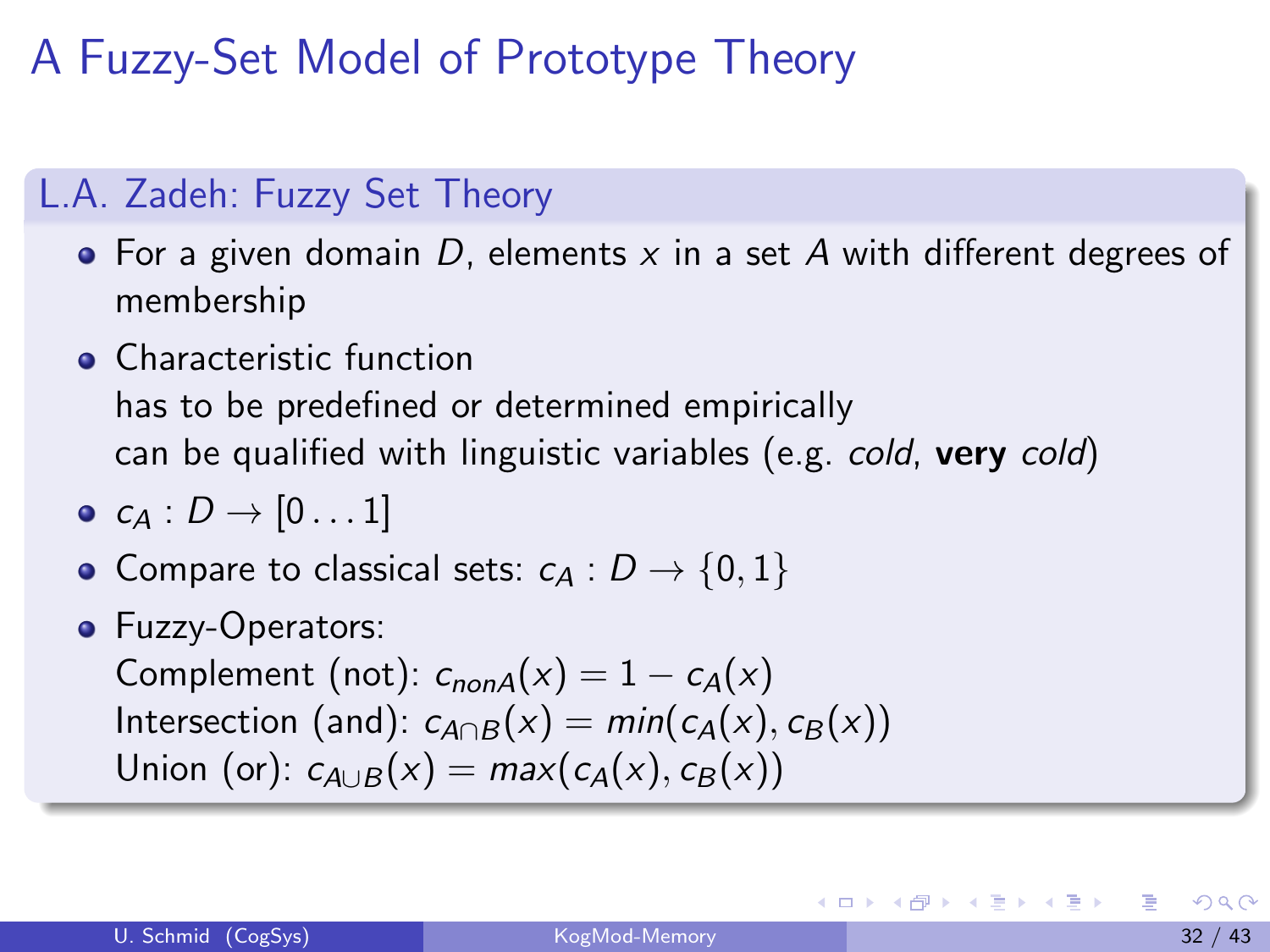# Characteristic Function

#### Membership



 $2990$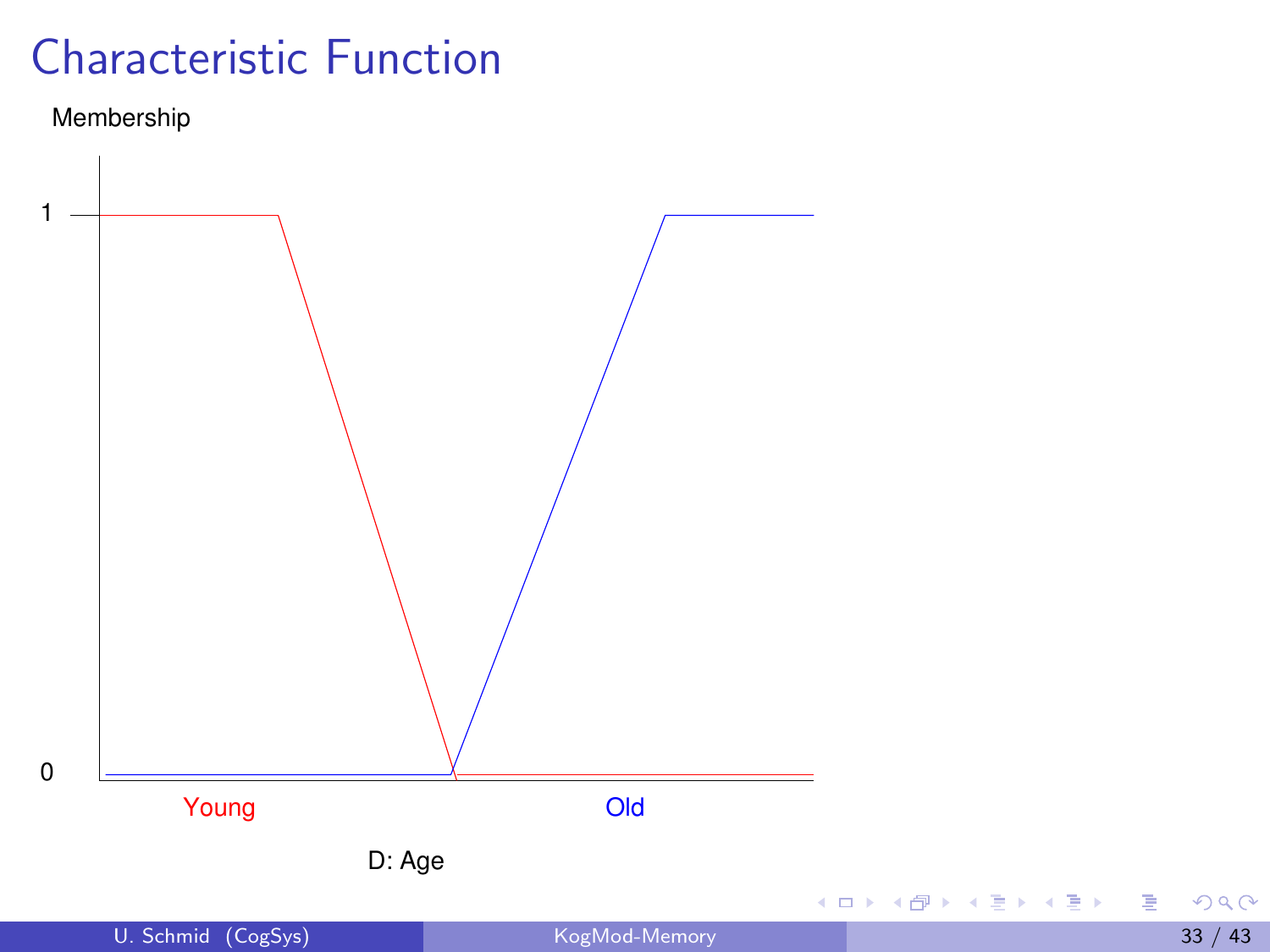## Representation of Concepts

#### Osherson & Smith, 1981: Fuzzy Set Model of Prototype Theory

• Concept:  $\langle A, d, p, c \rangle$ with A: set of objects (concept)  $d : A \times A \rightarrow R$  (distance metric)  $p \in A$  (prototype) c (characteristic function)

 $\bullet$  It holds that A is a metric space, i.e.  $\forall x, y \in A$ 

$$
d(x, y) = 0 \text{ iff } x = y
$$
  
=  $d(x, y) = d(y, x)$   
=  $d(x, y) + d(y, z) \ge d(x, z)$ 

• It holds that objects closer to prototype are more characteristic, i.e.  $\forall x, y \in A$  $d(x, p) \leq d(y, p) \rightarrow c(y) \leq c(x)$ 

イロト イ押ト イヨト イヨト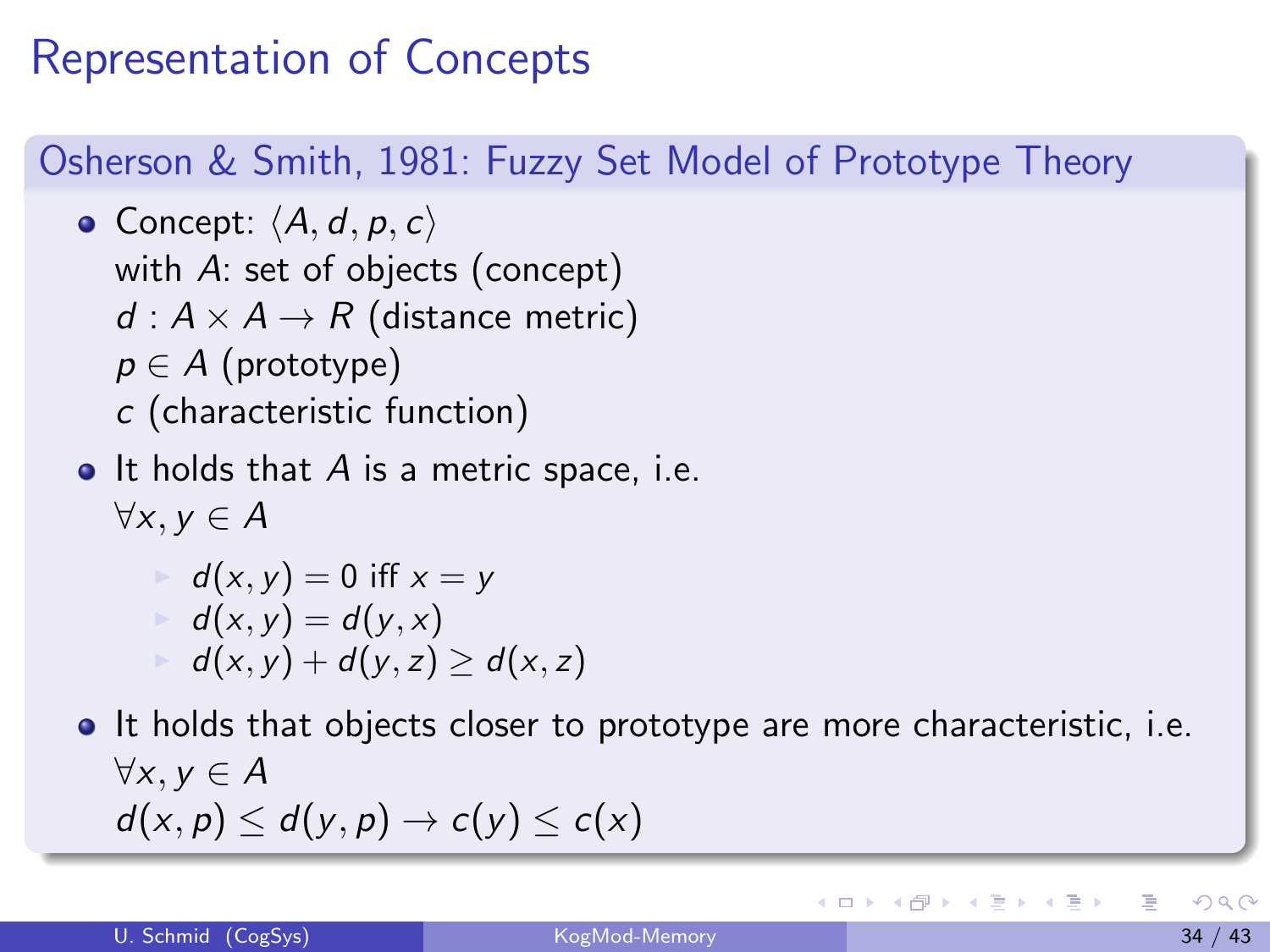### Conceptual Combination

#### Conjunctive Concepts

- e.g. striped apple (pet fish, red house, . . .)  $c_{\text{stripedapple}}(x) = \min\{c_{\text{striped}}(x), c_{\text{apple}}(x)\}\$
- it follows  $c_{\text{stripedapple}}(x) \leq c_{\text{apple}(x)}$
- Psychologically, in the set of apples, a striped apple is less prototypical than a non striped apple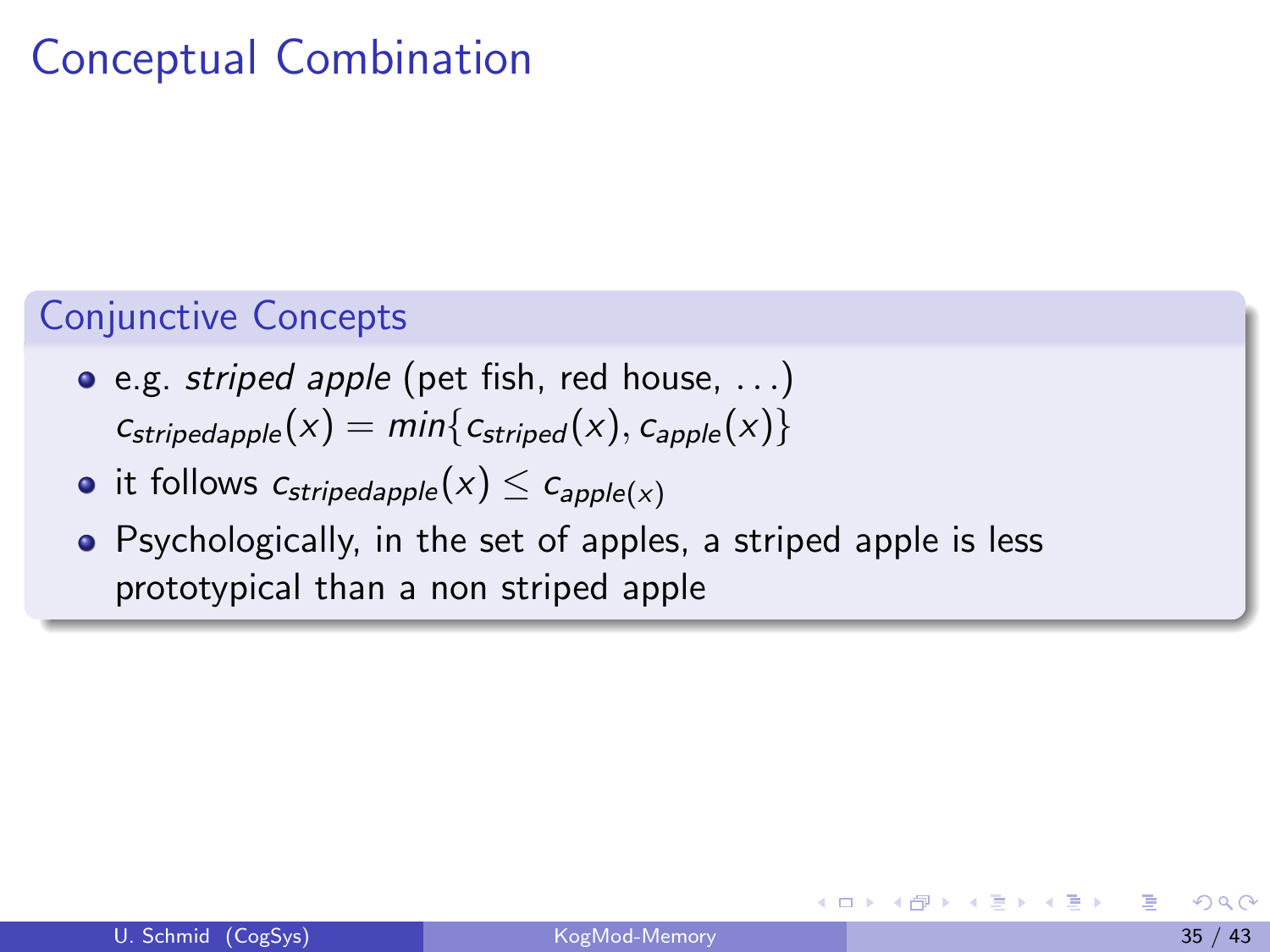# Excursus: Reasoning

#### Conjunction Fallacy

- Tversky & Kahneman: Human reasoners do often not follow rational rules
- e.g., rating a conjunctive concept as more probable than a component of this conjunction
- Linda is 31 years old, single, outspoken, and very bright. She majored in philosophy. As a student, she was deeply concerned with issues of discrimination and social justice, and also participated in anti-nuclear demonstrations.

Which is more probable?

- **1** Linda is a bank teller.
- **2** Linda is a bank teller and is active in the feminist movement.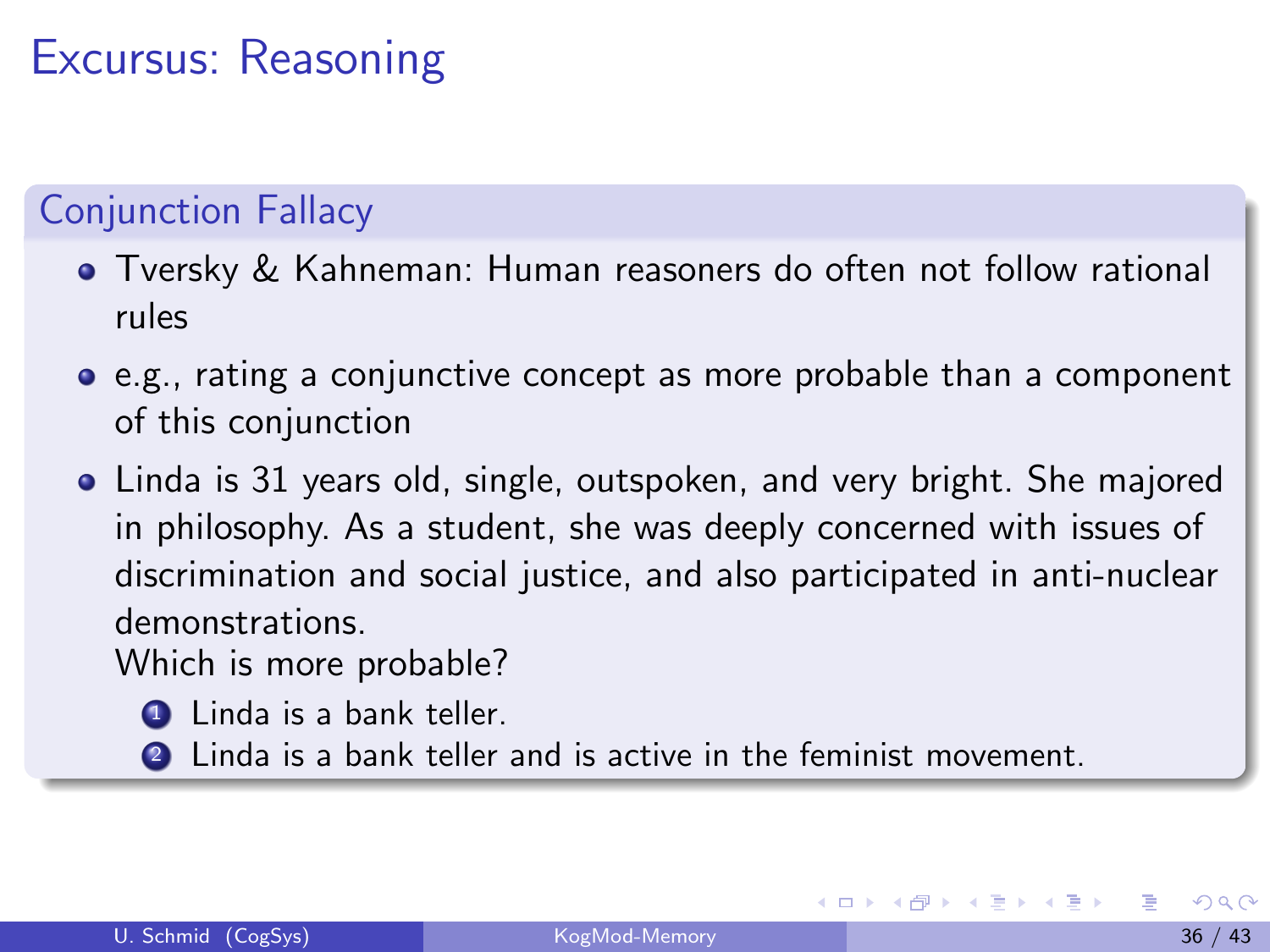# Critique of Prototype Theory

• If only a prototype is represented (exemplars forgotten), then

- no information about variability (e.g. standard deviation of characteristic attributes)
- $\triangleright$  no information about relative size of category
- <span id="page-36-0"></span>no consideration of attribute correlations (smaller birds typically can sing, larger birds not)
- Experiments show that humans use these kinds of information
- Context effects: e.g. typical beverage (office: coffee; construction site: beer)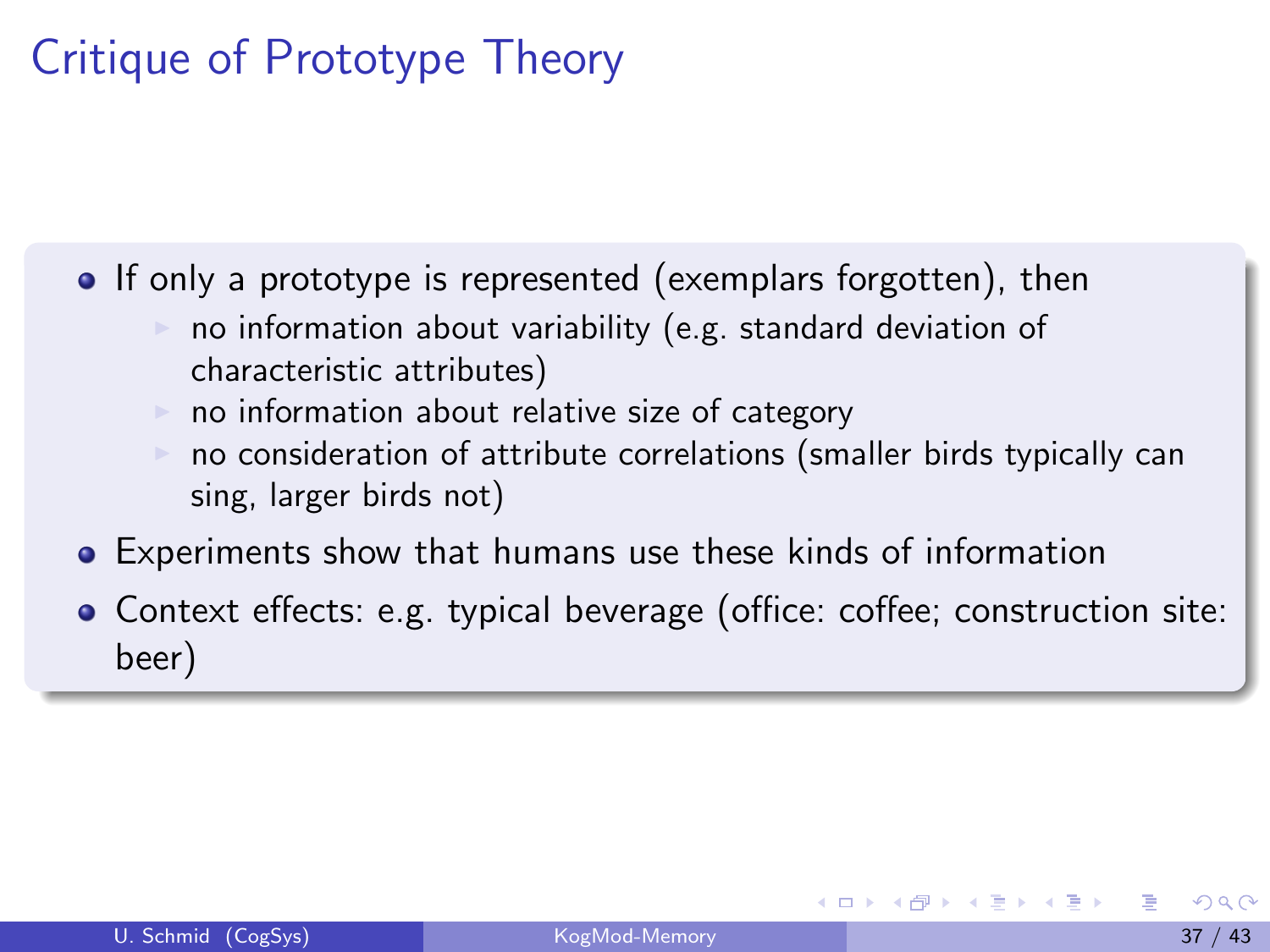Labov Experiment: 19 pictures, tasks Neutral: Pictures are shown in

- random order; subjects name them.
- $\blacktriangleright$  Same, but subject is asked to imagine that they saw someone with the object in his hand, stirring in sugar with a spoon, and drinking coffee or tea from it
- $\blacktriangleright$  they came to dinner at someone's house and saw this object sitting on the dinner table, filled with mashed potatoes/rice
- $\triangleright$  standing on a shelf with cut flowers in [it](#page-36-0) 4 D F

 $C = \frac{1}{2}$ 

 $\ddot{\phantom{a}}$ 

 $12$ 

14

15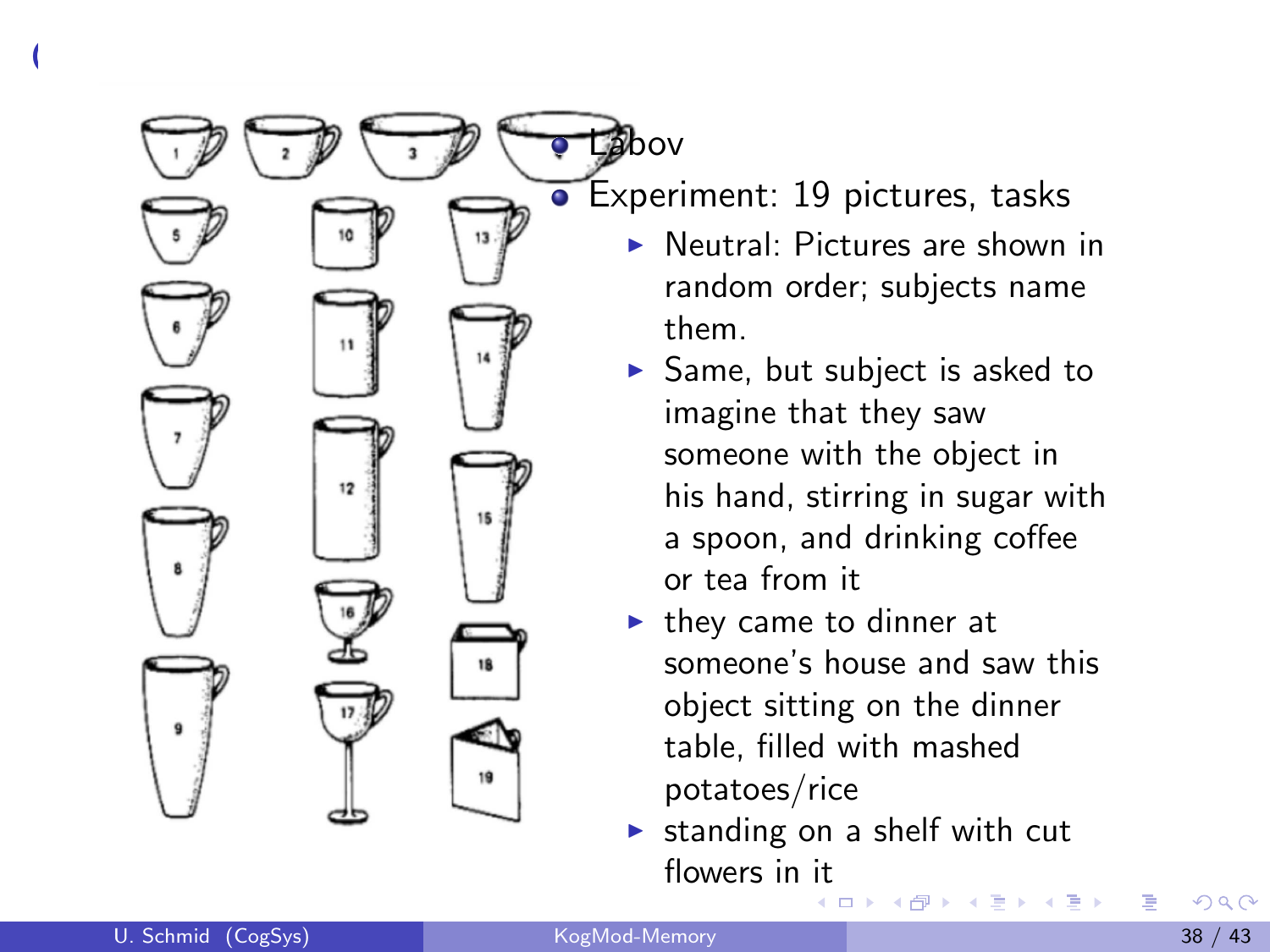# Linear Separability

- Linear separability of categories: only for linear separable categories, prototypes can be defined which guarantee that the prototype is more similar to all exemplars belonging to the category than to exemplars belonging to another category
- Assumption: linear seperable categories are easier to learn (no conclusive empirical evidence)

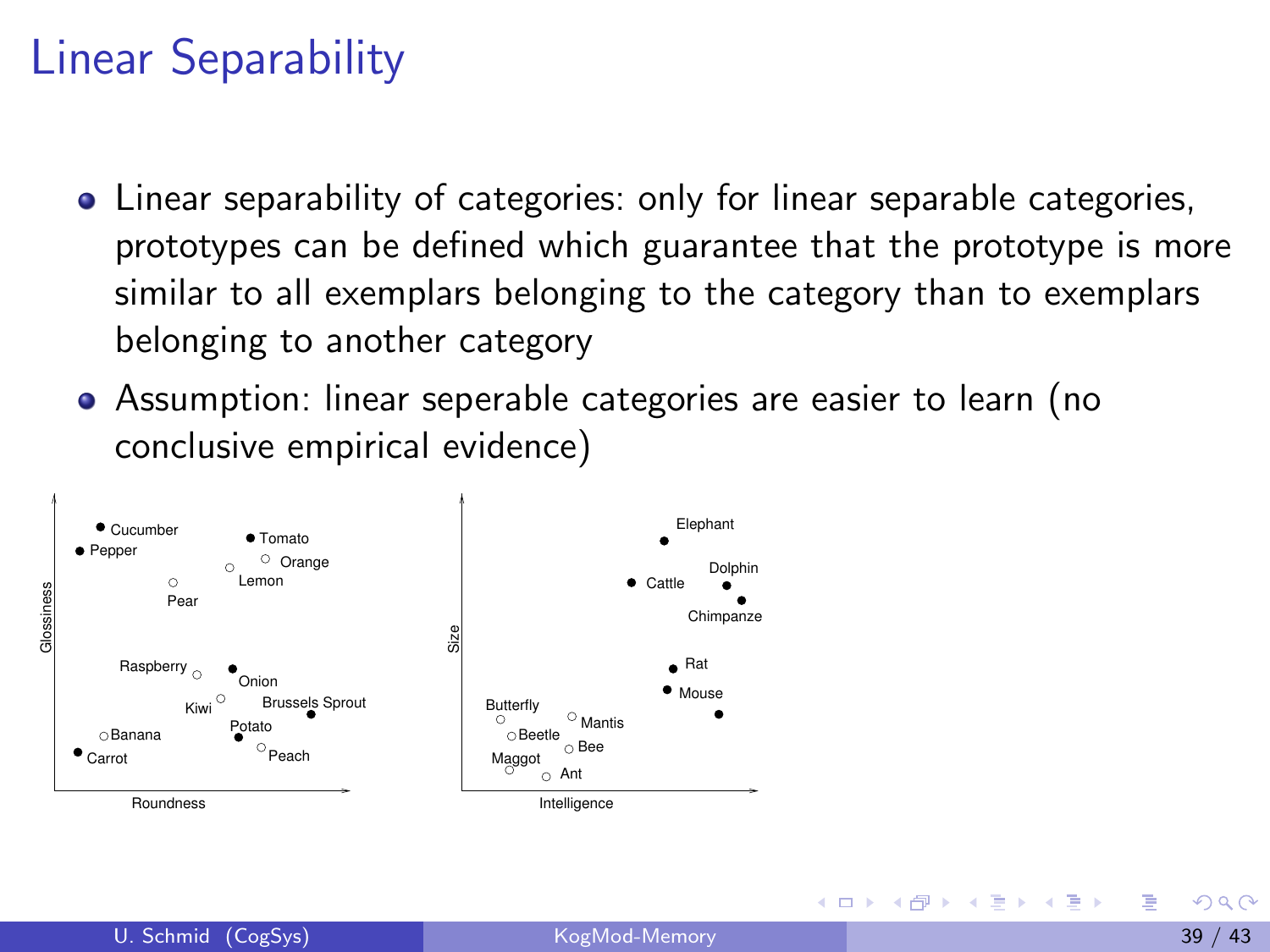#### Distributed Semantic Models

- **•** Storing propositional knowledge in a PDP network
- PDP: special kind of artificial neural network approach, parallel distributed processing, made popular by McClelland & Rumelhart (1987)
- Hinton' distributed model (1981)
- Rumelhart model (1990): based on backpropagation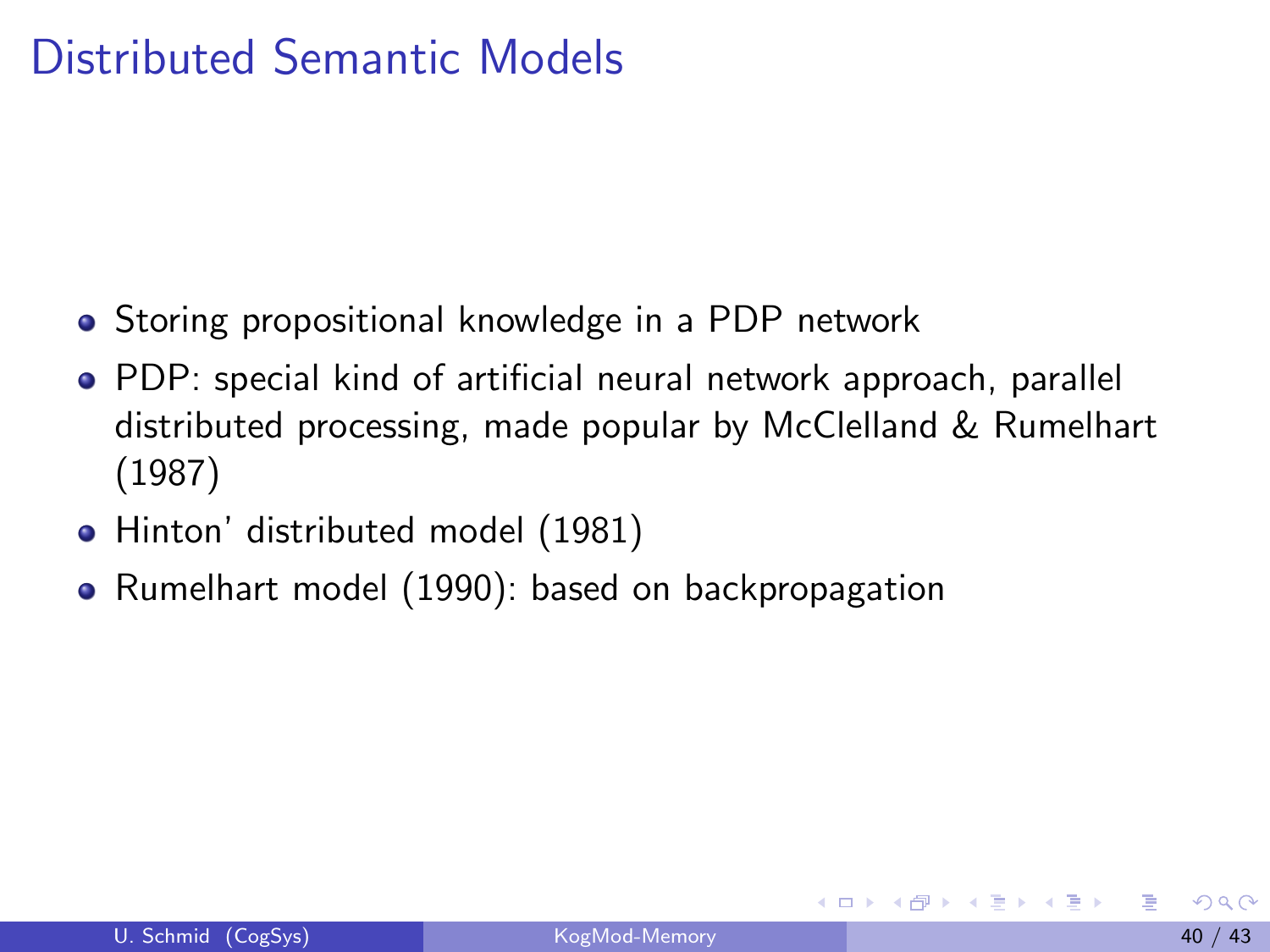#### Rumelhart's Theory of Semantic Memory



活

K ロ ⊁ K 個 ≯ K 君 ⊁ K 君 ≯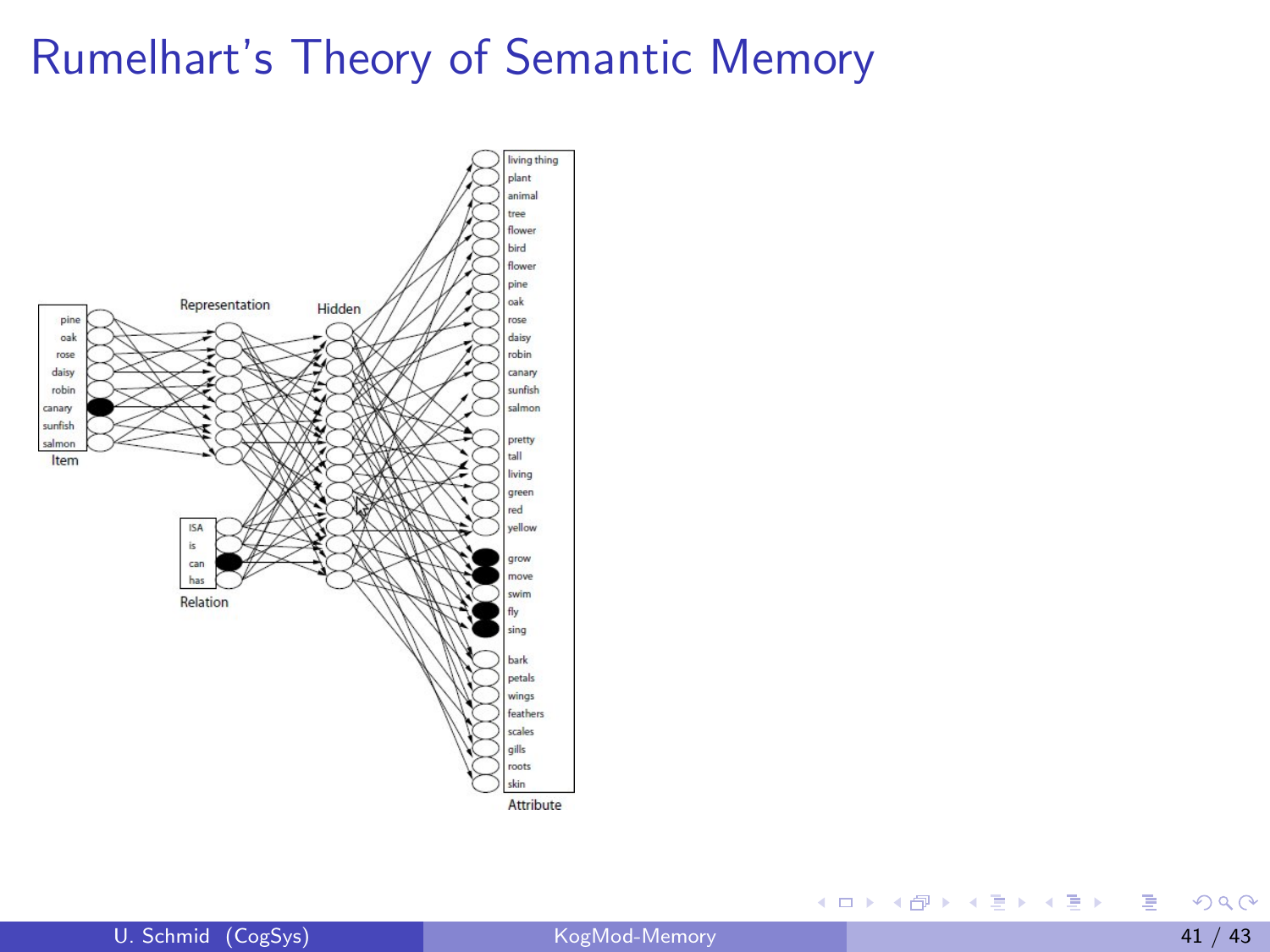### Rumelhart's Theory of Semantic Memory

- Layered, feed-forward network Activate an item and a relation (value 1, all others 0) feed:  ${\sf net}_j = \sum_i {\sf a}_i w_{ij}$ bound between 0 and 1:  $a = \frac{1}{1+e^{-net}}$
- Trained with backpropagation err $_p = \sum_i (a_{pi} - t_{pi})^2$
- **•** Internal representation in the hidden unit

押り イヨメ イヨメーヨ